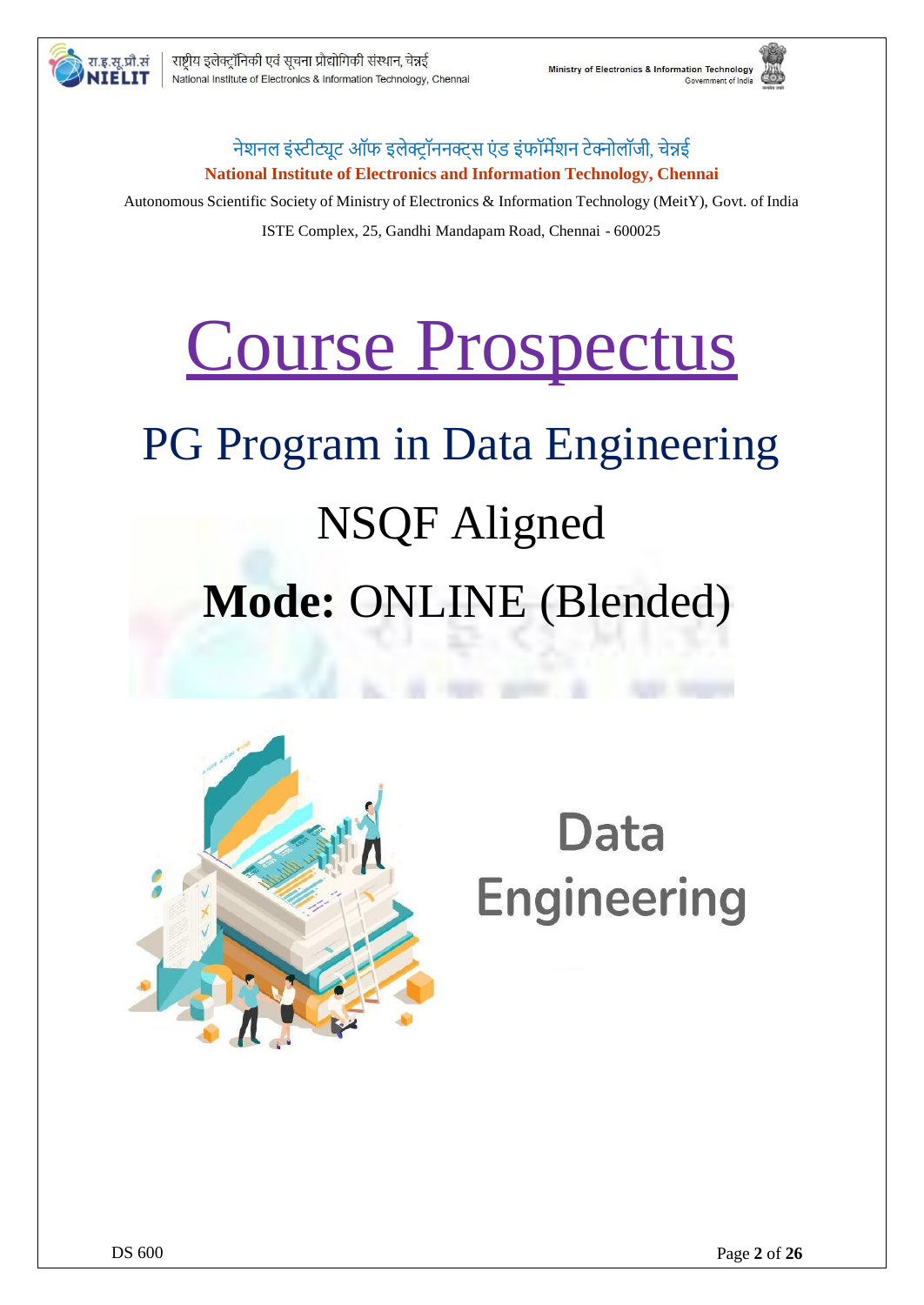

राष्ट्रीय इलेक्ट्रॉनिकी एवं सूचना प्रौद्योगिकी संस्थान, चेन्नई<br>National Institute of Electronics & Information Technology, Chennai





# **Index**

| <b>Topic</b> | Page No.       |
|--------------|----------------|
|              | 3              |
|              | 4              |
|              | $\overline{4}$ |
|              | 5              |
|              | 6              |
|              | 6              |
|              | 6              |
|              | 6              |
|              | 7              |
|              | $\overline{7}$ |
|              | $\tau$         |
|              | $\overline{7}$ |
|              | 8              |
|              | 9              |
|              | 10             |
|              | 10             |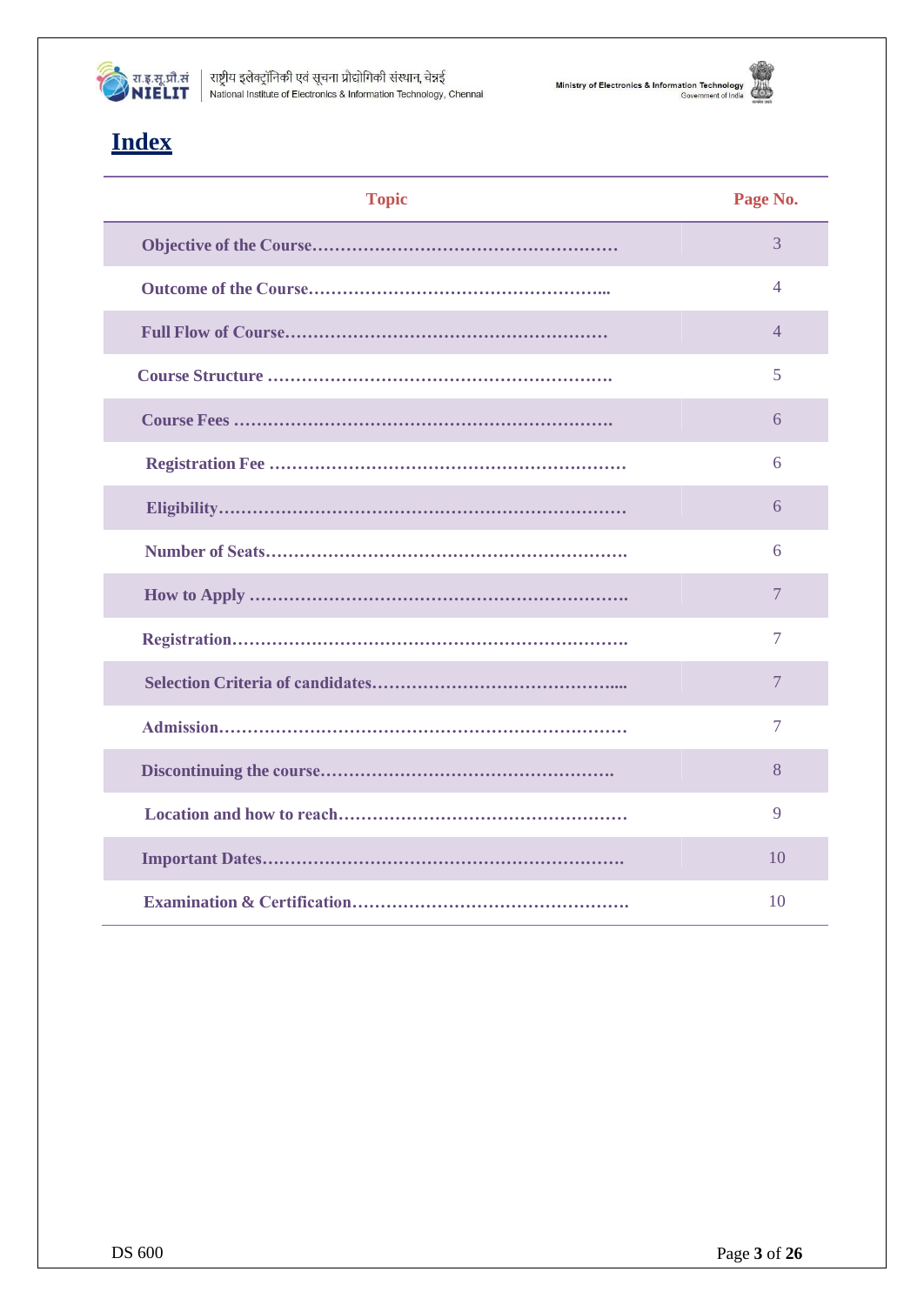

## **Course Prospectus**

Ministry of Electronics & Information Technology

**Course Name:** PG Program in Data Engineering **Course Code:** DS 600 **NSQF Level:** 06 **Duration:** 840 Hours, 6 Month**s Last Date of Registration: 14-10-2022 Date of publishing Provisional Selection List: 17-10-2022 Payment of first installment fee: 17-10-2022 to 20-10-2022**

**Course Start Date: 21-10-2022**

## **Preamble:**

Data Science refers to extraction of knowledge from large volumes of data that are structured or unstructured, which is continuation of data mining and predictive analytics. It involves different categories of analytical approaches for modeling various types of business scenarios and arriving at solution and strategies for optimal decision-making in marketing, finance, operations, organizational behavior and other managerial aspects. This new field of study breaks down into a number of different areas, from constructing big data infrastructure and configuring the various server tools that sit on top of the hardware, to performing the analysis and developing the right transformations to generate useful results.

## **Objective of the Course:**

The **PG Program in Data Engineering** a unique 6-month (840 Hours) program offered by NIELIT Chennai is an excellent blend of knowledge and practice in the field of Data Science and its industrial applications. The program is targeted for creating qualified Data Science Engineers. The course progresses through the Operating System, concepts of Data and its storage, programming for data science, Big Data Technology and its implementation. Various advanced tools such as R and Python, along with MySQL, Apache Cassandra, Java Programming and Hadoop Framework are used for achieving the goal of solving critical business and Analytic problems. The Program also offers six weeks of hands-on real – life analytical projects for participants to get equipped with strong analytical and programming which makes them highly demanding and employable on completion of the program. The course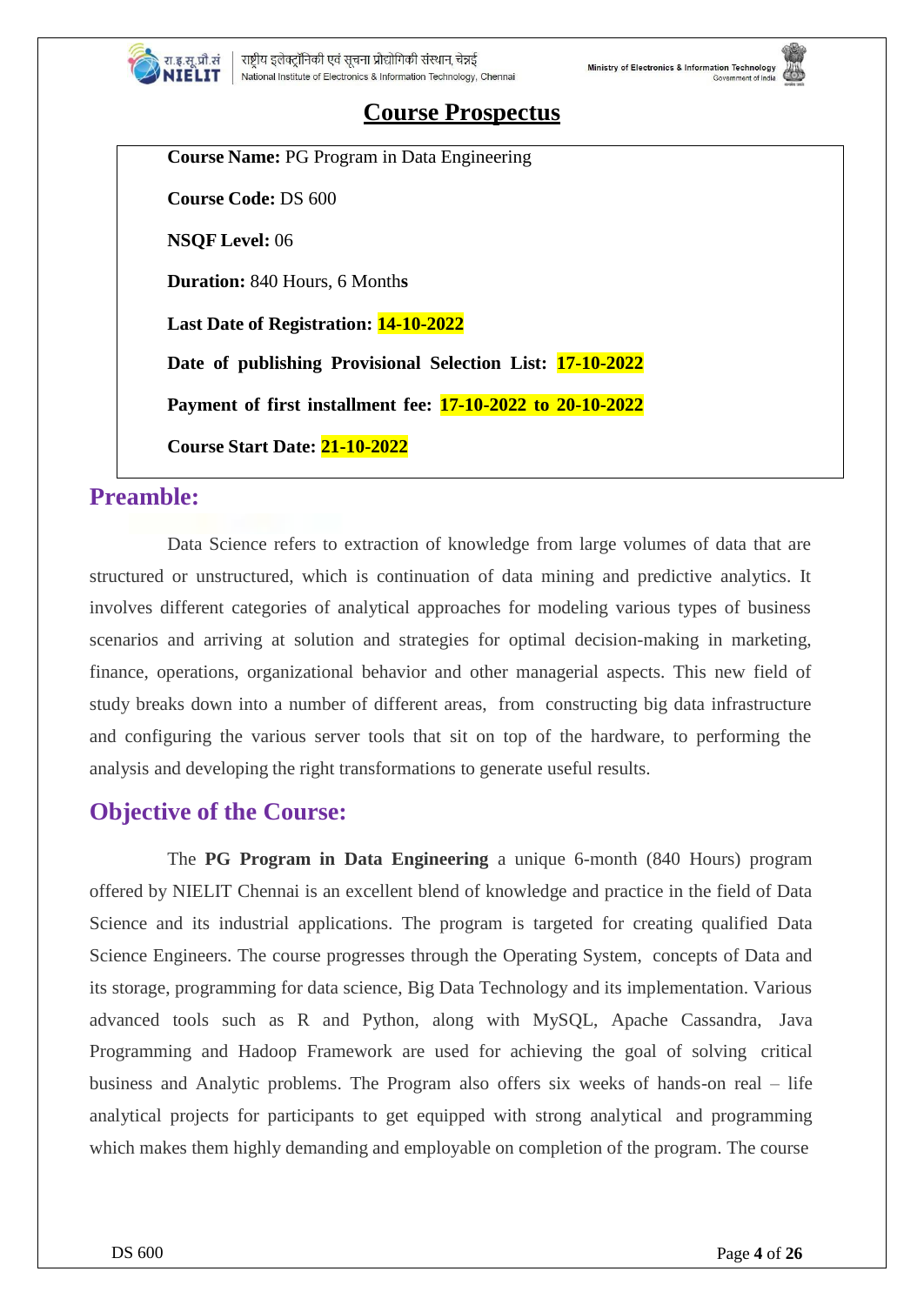

राष्ट्रीय इलेक्ट्रॉनिकी एवं सूचना प्रौद्योगिकी संस्थान, चेन्नई NIELIT National Institute of Electronics & Information Technology, Chennai

has been designed after proper industry survey and consultation with multiple industry leaders to ensure that participants learn exactly what employers need.

The objective of this program is to make Statistical Analysts, Data Scientists, Data Analysts, Big Data Engineer, Hadoop Developer. There is a huge demand for resources skilled in Data Science. There is huge shortage of Data Science Professionals world-wide. So, it is quite obvious that existing resources along with new candidates who are interested in perusing career in this field needs to be trained. Our objective is to create a pool of talent who can meet this demand. This course is meant to sensitize students for computational statistics applications and usage as well as provide hands-on experience with solving real world data science issues.

## **Outcome of the Course:**

techniques. They will be able to implement industry-oriented Data Analytics Project. On completion of the Course, the Participants will learn the concept of Data Analytics using open source statistical tools like R, Python and some very good visualization tools and



# **Full Flow of Course**

# **Course Structure**

This course contains total three modules. After completing the three modules, the students have to do a 120 Hours project using any of the topics studied in the course.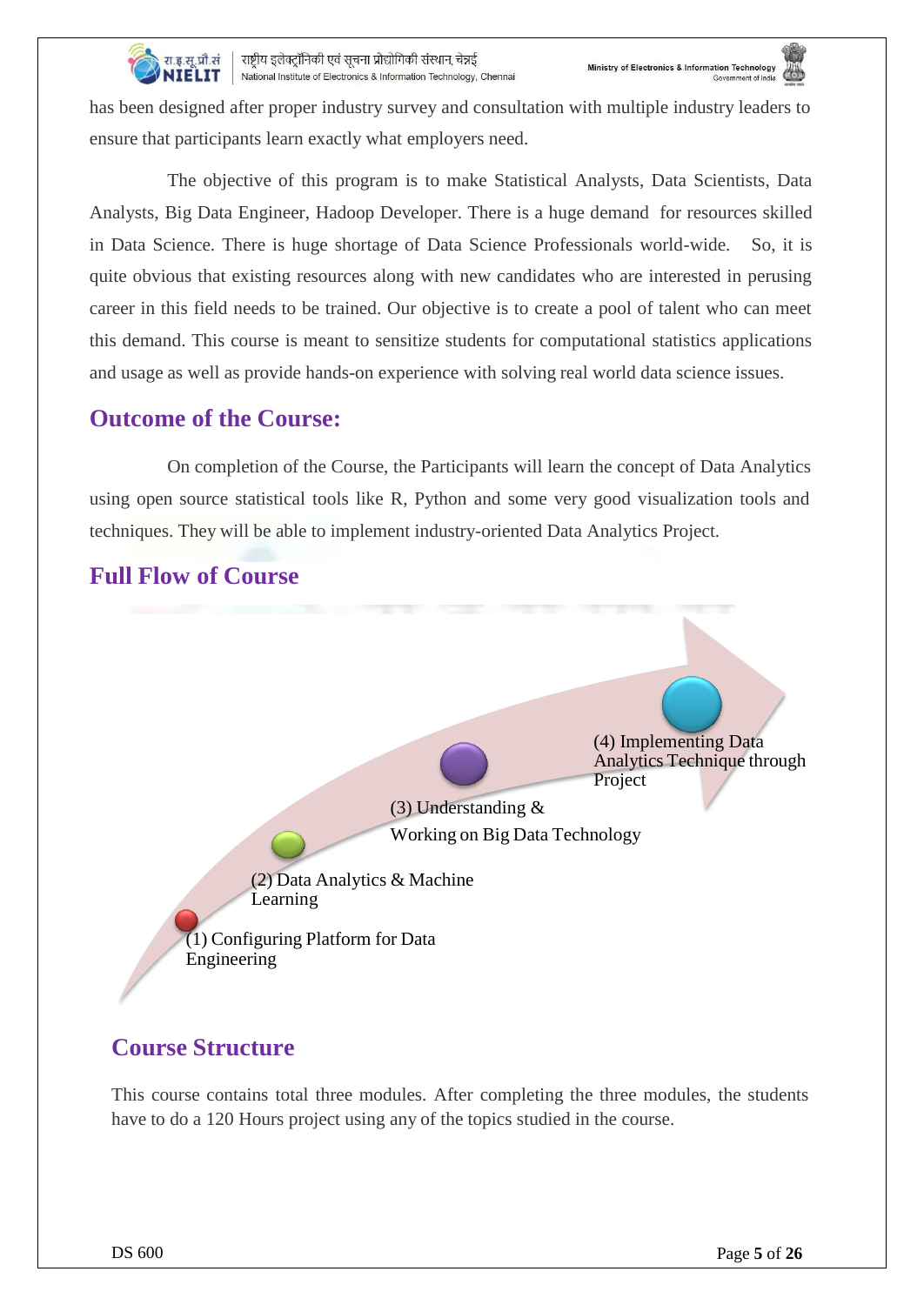

राष्ट्रीय इलेक्ट्रॉनिकी एवं सूचना प्रौद्योगिकी संस्थान, चेन्नई NIELIT National Institute of Electronics & Information Technology, Chennai

Ministry of Electronics & Information Technology



| <b>DS 600</b>         | <b>Module Name</b>                              | <b>Duration</b><br>(in Hours) |
|-----------------------|-------------------------------------------------|-------------------------------|
| <b>Module 1</b>       | Configuring Platform for Data Engineering       | 240                           |
| <b>Module 2</b>       | Data Analytics & Machine Learning               | 240                           |
| <b>Module 3</b>       | <b>Big Data Analytics</b>                       | 240                           |
| <b>Module 4</b>       | Mini Project (Implementation of Data Analytics) | 120                           |
| <b>Total Duration</b> |                                                 | 840                           |

## **Course Fees**

Course fee is Rs.45,000/- including GST (Can be paid as a single installment of Rs. 45,000/- or in 2 instalments as given below)

| <b>Registration Fee</b> | <b>Rs. 1000/- for SC-ST</b><br>(Refundable*)          | Rs. 1000/- for others<br><b>Adjustable with</b><br><b>Training fee</b> |                  |
|-------------------------|-------------------------------------------------------|------------------------------------------------------------------------|------------------|
| <b>Instalment No.</b>   | <b>SC-ST Candidates</b><br>(Fee including GST in Rs.) | <b>General Candidates</b><br>(Fee including GST in<br>$Rs.$ )          | <b>Last Date</b> |
|                         | ∗                                                     | 22,000.00                                                              | 20-10-2022       |
| $\overline{2}$          |                                                       | 22,000.00                                                              | 20-12-2022       |
| <b>Total</b>            | $1,000.00*$                                           | 45,000.00                                                              |                  |

**\*Tuition Fees are waived for eligible SC/ST students who are successfully completing the course with NSQF certification under SCSP/TSP Scheme**

*\*GST is Applicable as per Govt. Norms GST (currently it is 18%).*

# **Registration Fee- Refund Policy:**

#### **(Non-Refundable if candidate is selected for admission but did not join and if a candidate has applied but not eligible.)**

However, the registration fee shall be refunded on few special cases as given below:

- $\checkmark$  Candidates are eligible but not selected for admission.
- $\checkmark$  Course postponed and new date is not convenient for the student.
- $\checkmark$  Course cancelled.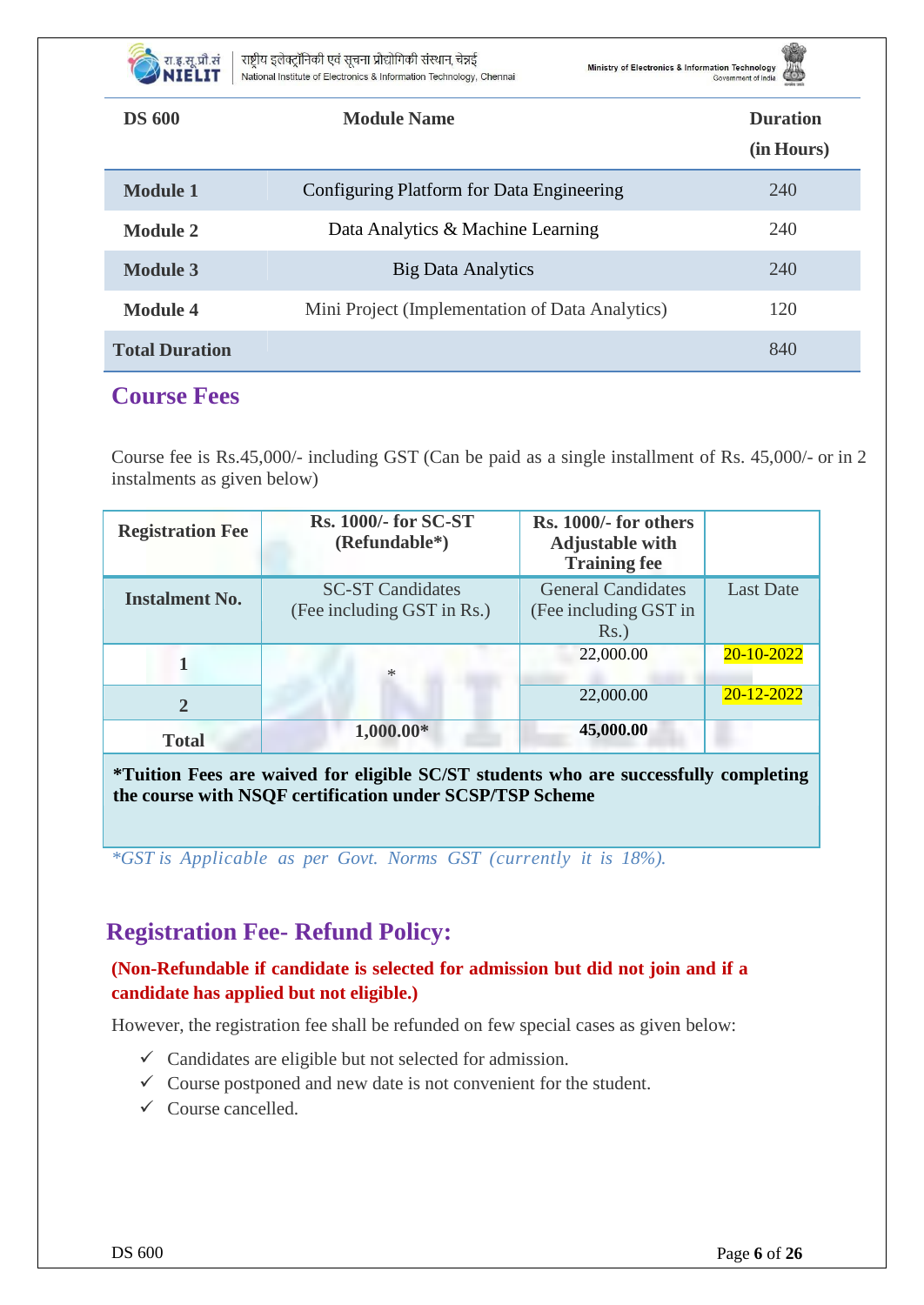

# **Eligibility**

- B.E./B.Tech/M.S./M.C.A./M.C.S./DOEACC "B" Level/M.Sc./Master Degree in Mathematics or Statistics or Operations Research/Economics or Econometrics/Applied Mathematics/Applied Statistics/M.B.A.
- $\checkmark$  Minimum Age: 20 Years

# **Number of Seats: 70 (Seventy) - Total**

| <b>Category</b> | <b>No. of Seats</b> |
|-----------------|---------------------|
| SC(15%)         | 11                  |
| $ST(7.5\%)$     | 05                  |
| <b>OTHERS</b>   | 54                  |
| <b>Total</b>    | 70                  |

Note: Seats are allocated based on the merit Basis.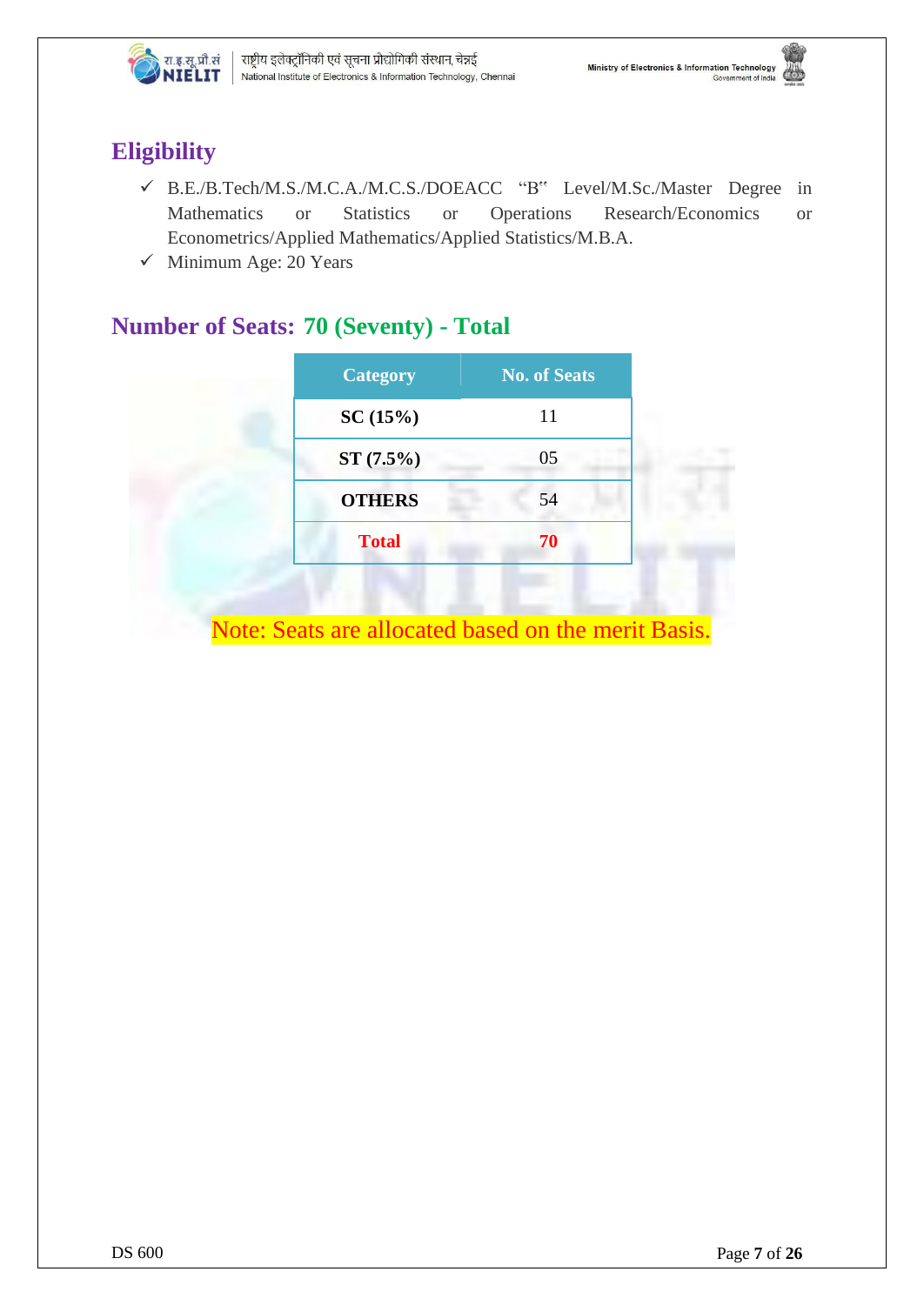

# **How to Apply?**

Candidates can apply online in our website [http://reg.nielitchennai.edu.in.](http://reg.nielitchennai.edu.in/) Payment towards non-refundable registration fee can be paid through any of the following modes:

- Online transaction: Account No: 31185720641 Branch: Kottur (Chennai), IFS Code: SBIN0001669.
- $\checkmark$  GPAY/any UPI

**Note**: *The Institute will not be responsible for any mistakes done by either the bank concerned or by the depositor while remitting the amount into our account*

**Last date of Registration: 14 th October, 2022**

## **Registration Procedure**

All interested candidates are required to fill the Registration form online with registration fees before **04th October, 2022** with all the necessary information.

## **Selection Criteria of candidates**

Selection of candidates will be based on their marks in the qualifying examination subject to eligibility and availability of seats.

- $\checkmark$  The first list of Provisionally Selected Candidates will be published on NIELIT Chennai website [\(www.nielit.gov.in/chennai](http://www.nielit.gov.in/chennai) ) on **17-10-2022** by **5:00 PM**. In case of vacancy, an additional selection list will be prepared and the selection will be intimated by email only.
- $\checkmark$  Provisionally selected candidate has to upload following document on registration portal for online verification :
- **For SC/ ST :**
	- Original Copies of Proof of Age, Qualifying Degree (Consolidated Mark sheet & Degree Certificate/Course Completion Certificate),  $10^{th}$  and  $12^{th}$  mark sheets.
	- Self-attested copy of community certificate.
	- One passport size photograph.
	- **AADHAR Identity proof must for SC/ST Candidates** (For availing concession).
	- Candidates under fee-waver category (SC-ST) have to give undertaking (notarized) through post indicating that they will not discontinue the course in between.
- **For Others (General, OBC, EWS):**
	- Original Copies of Proof of Age, Qualifying Degree (Consolidated Mark sheet & Degree Certificate/Course Completion Certificate),  $10^{th}$  and  $12^{th}$  mark sheet.
	- One passport size photograph.
	- Self-attested copy of Govt. issued photo ID card.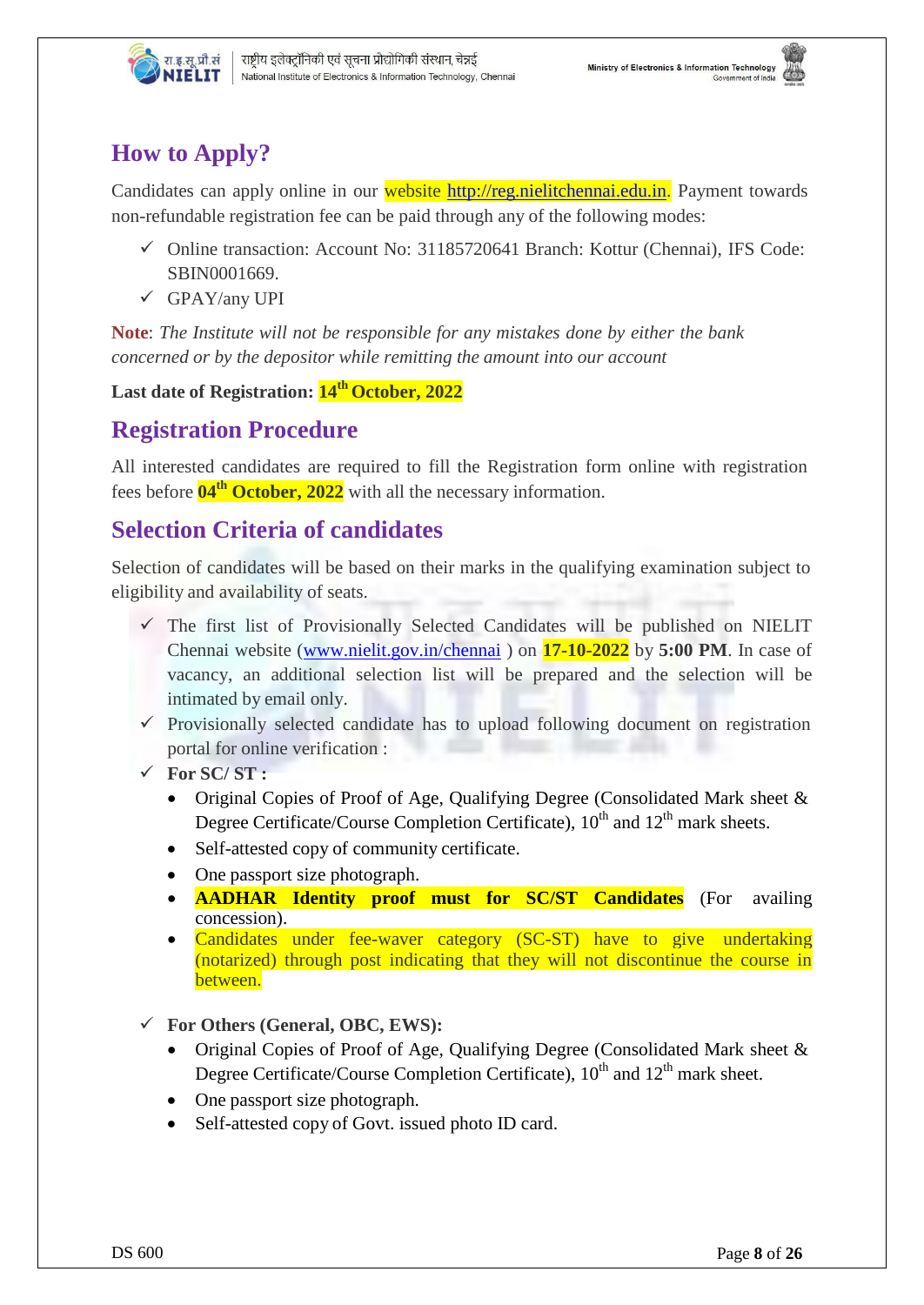

- $\checkmark$  After document verification selected candidates (other than SC-ST<sup>\*</sup>) have to pay first installment of Rs. *22,000/-* on or before **20-10-2022** by payment mode mentioned above.
- $\checkmark$  Selected candidates are requested to upload the proof of remittance of fee on registration portal and also send the proof of remittance of fee as email to skjha@nielit.gov.in[/trng.chennai@nielit.gov.in.](mailto:trng.chennai@nielit.gov.in)

Admission: All provisionally selected candidates whose documents are verified and paid the fees (full or first installment) and verified by accounts section of NIELIT Chennai will get a welcome message in his login id provided during registration. The credential and url for online portal will be shared through WhatsApp or email.

## **Discontinuing the course**

- $\checkmark$  No fees (including the security deposit) under any circumstances, shall be refunded in the event of a student who have completed the process of admission or discontinuing the course in between. No certificate shall be issued for the classes attended.
- $\checkmark$  If candidates are not uploading consecutive 3 assignments within assigned time, then their candidature will be cancelled without any notice and all fees paid will be forfeited.
- $\checkmark$  If candidates are not appearing for any internal examinations/practical their candidature will be cancelled without any notice and all fees paid will be forfeited.

**Course Timings**: This program is a practical oriented one and hence there shall be more lab than theory classes. The classes and labs are online cloud based from 9.30 am to 5:30 pm and Monday to Friday.

## **Address**:

**National Institute of Electronics and Information Technology ISTE Complex, No. 25, Gandhi Mandapam Road, Chennai – 600025. E-mail: trng.chennai@nielit.gov.in/Phone: 044-24421445**

**Contact Person: Dr. Sanjeev Kumar Jha, Mobile: 7765803105**

# **Course enquiries**

Students can enquire about the various courses either on telephone or by personal contact between 9.15 A.M. to 5.15 P.M. (Lunch time 1.00 pm to 1.30 pm) Monday to Friday.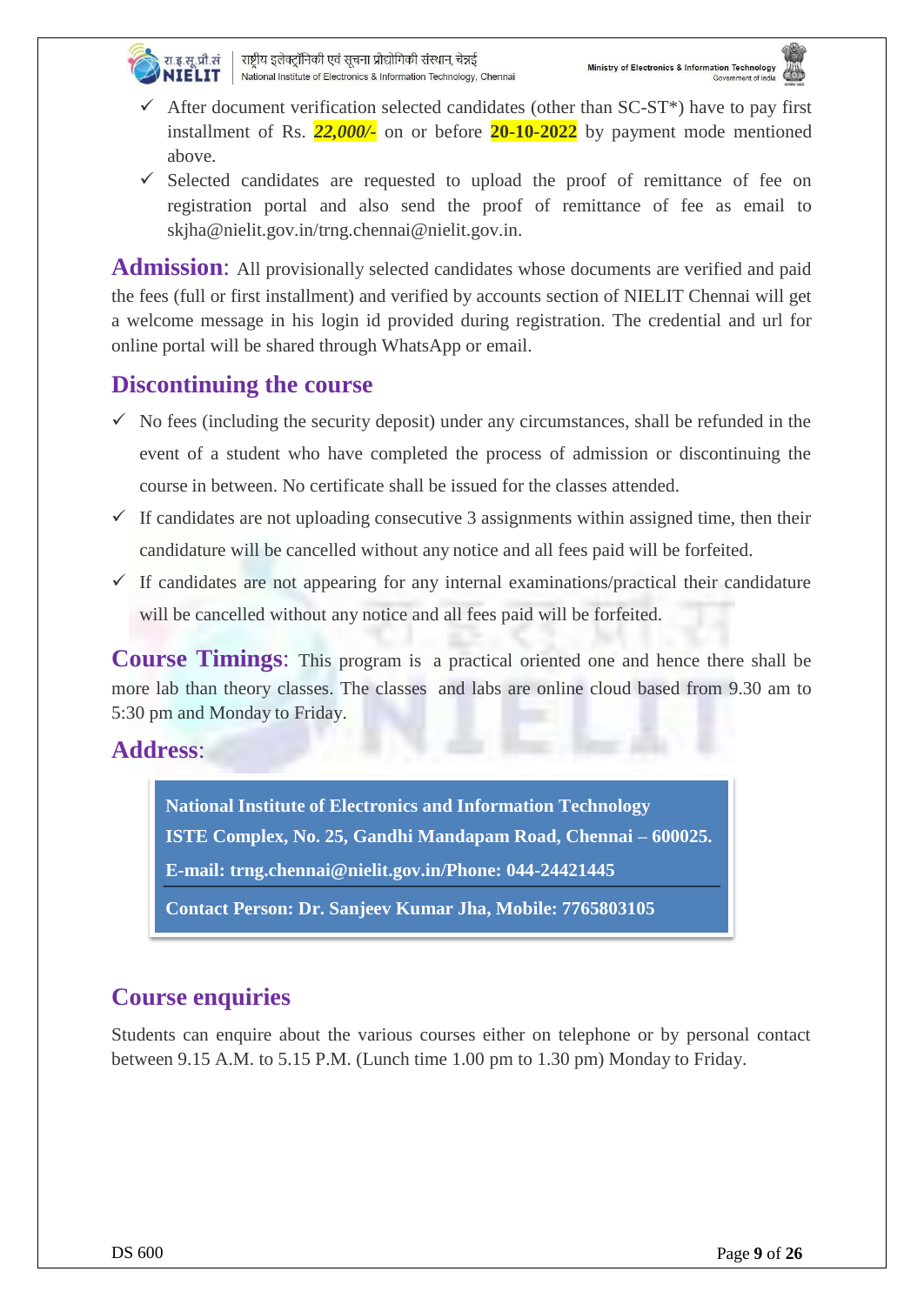

## **Placement**:

Students who have completed the course successfully and qualified, Placement guidance and career counselling will be given to crack their interviews.

# **Important Dates**

- **Last Date of Registration: 14-10-2022**
- **Display of Provisional Selection List: 17-10-2022**
- **Payment of first installment fee: 17-10-2022 to 20-10-**
- **2022Course Start Date: 21-10-2022**
- **Payment of second installment fee: 20-12-2022**

## **Examination & Certification**

 $\checkmark$  Final Certificates will be issued after successful completion of all the modules including mini project. For getting certificate a candidate has to pass each module individually with minimum required marks of 50%.

# **NSQF Examination Pattern**:

Examination scheme is as follows:

| <b>Theory</b><br>(Each<br>carry 1 mark) | <b>Question</b><br>will<br><b>Duration (in Min): 90</b> | <b>Practical</b> |                             | <b>Inter</b><br>nal<br><b>Asses</b><br>sment<br>(Mar<br>$\mathbf{ks}$ | Project<br><b>Major</b><br>Project/<br><b>Assignmen</b><br>t(Marks)<br><b>Dissertation</b> |    |                                         | <b>Total</b> |     |
|-----------------------------------------|---------------------------------------------------------|------------------|-----------------------------|-----------------------------------------------------------------------|--------------------------------------------------------------------------------------------|----|-----------------------------------------|--------------|-----|
| <b>Papers</b>                           | No.<br>of<br>Questions/<br>Paper                        | <b>Papers</b>    | Dur<br>ation<br>(in<br>Min) | <b>Mark</b><br>s/Paper                                                |                                                                                            |    | No.<br><b>Of</b><br>Proje<br><b>cts</b> | <b>Marks</b> |     |
| 3                                       | 100                                                     | 2                | 180                         | 90                                                                    | 60                                                                                         | 60 |                                         | 100          | 700 |

#### **Theory Papers**

- **Theory** 1 Configuring Platform for Data Engineering
- **Theory 2** Data Analytics and Machine Learning
- **Theory 3** Big Data Analytics

#### **Practical Papers**

- **Practical 1 –** Configuring Platform for Data Engineering& Machine Learning
- **Practical** 2 Big Data Analytics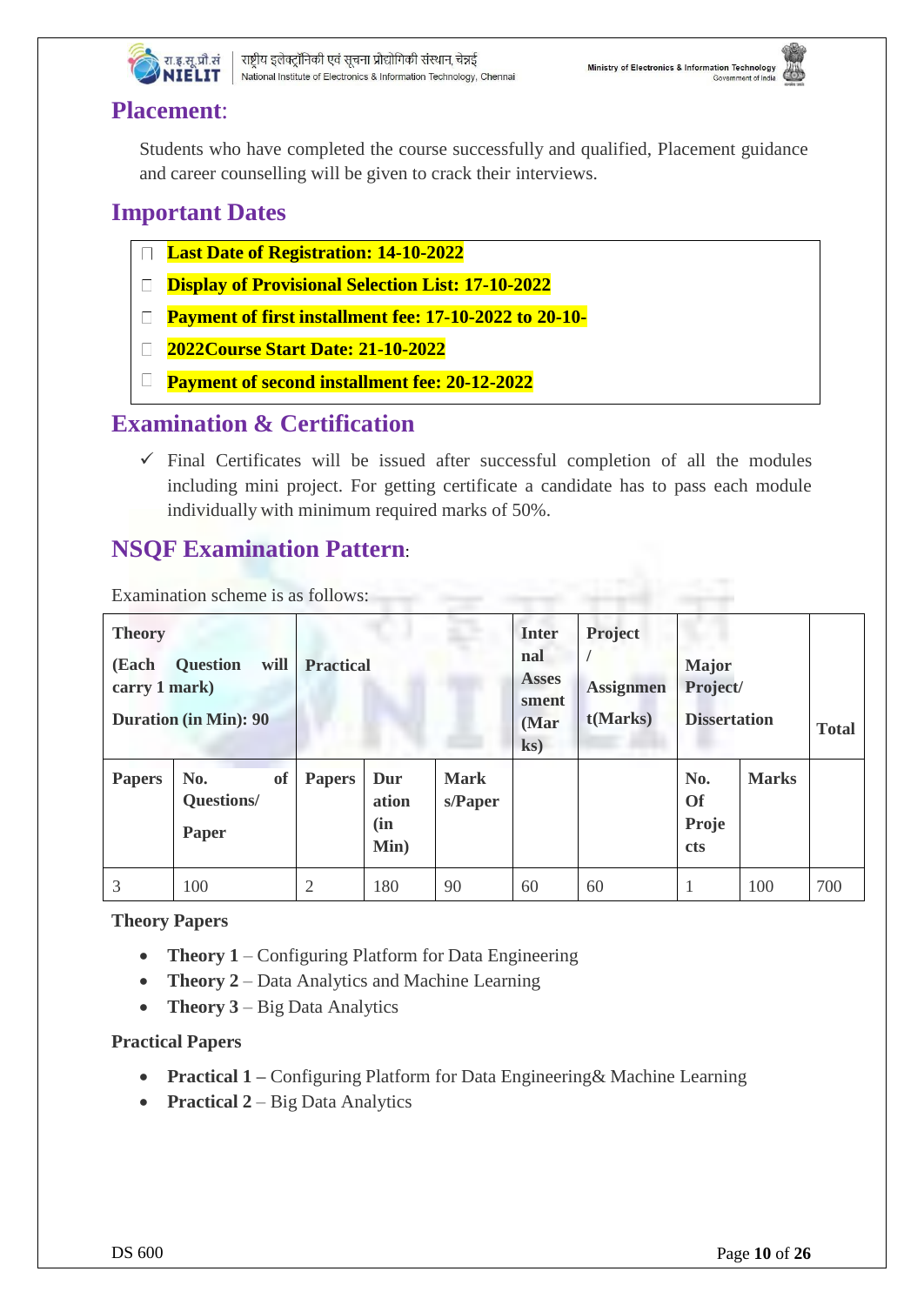

Г

राष्ट्रीय इलेक्ट्रॉनिकी एवं सूचना प्रौद्योगिकी संस्थान, चेन्नई National Institute of Electronics & Information Technology, Chennai



| <b>Means of Assessment</b> |               |                  |                                      |                                                       |                                              |          |  |  |
|----------------------------|---------------|------------------|--------------------------------------|-------------------------------------------------------|----------------------------------------------|----------|--|--|
|                            | <b>Theory</b> | <b>Practical</b> | <b>Internal</b><br><b>Assessment</b> | Project/<br><b>Presentation/</b><br><b>Assignment</b> | <b>Major Project/</b><br><b>Dissertation</b> |          |  |  |
| <b>No of Papers</b>        | 03            | 02               | 01                                   | 01                                                    | 01                                           |          |  |  |
| <b>Marks Each</b><br>Paper | 100           | 90               | 60                                   | 60                                                    | Presentation                                 | Projects |  |  |
|                            |               |                  |                                      |                                                       | 40                                           | 60       |  |  |
| <b>Total Marks</b>         | 300           | 180              | 60                                   | 60                                                    | 100<br>700                                   |          |  |  |

# **Grading Scheme**

Following Grading Scheme (on the basis of total marks) will be followed:

| Grade                                                   |  |  |          | Fail            |
|---------------------------------------------------------|--|--|----------|-----------------|
| Marks Range (in %) 85 to 100 75 to 84 65 to 74 55 to 64 |  |  | 50 to 54 | <b>Below 50</b> |

Final Grading as per above grading scheme will be given on the basis of total marks obtained in all modules.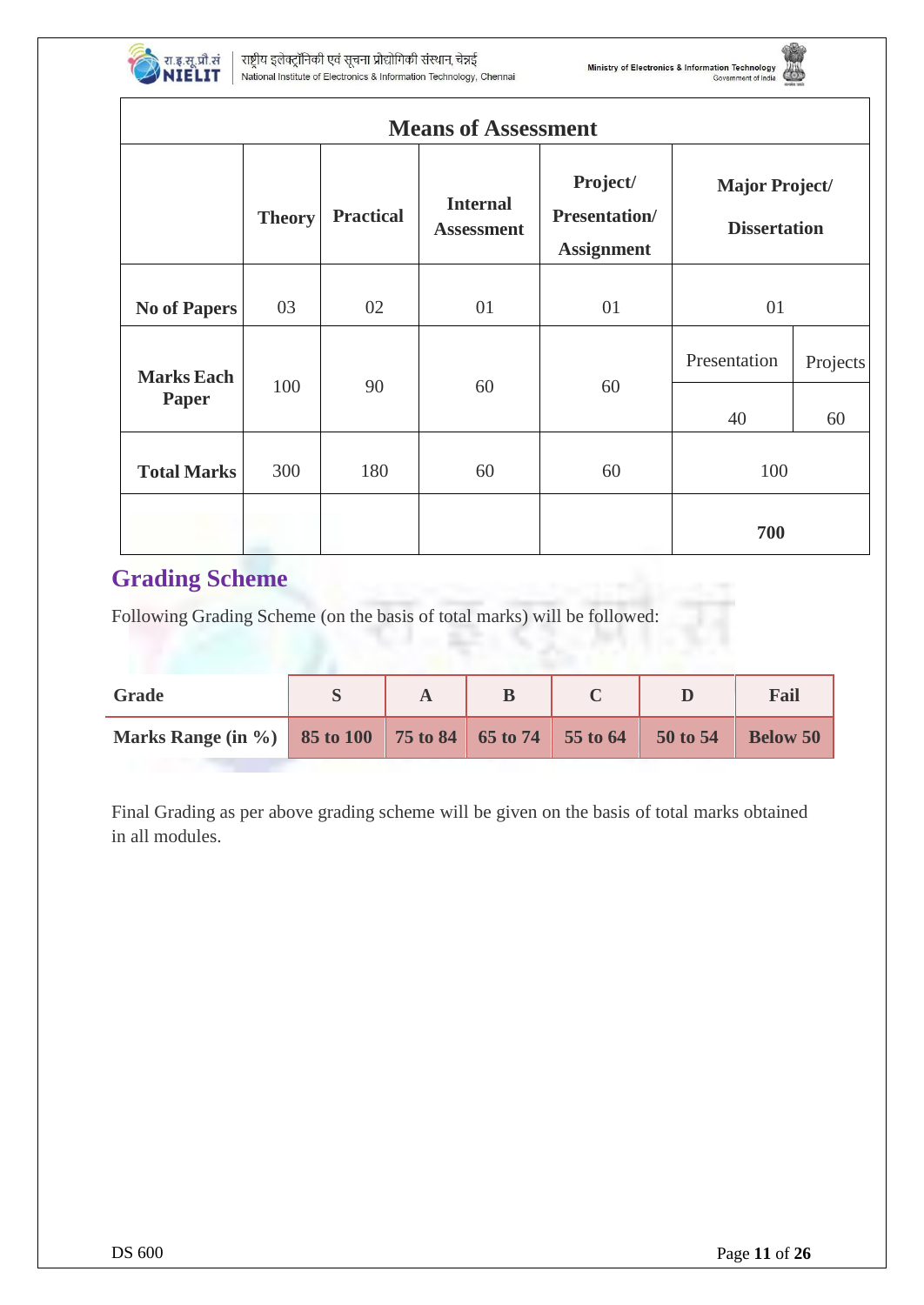

#### **Director, NIELIT Chennai**



**Dr. Pratap Kumar S Director** 

**Dr. Pratap Kumar S**, is BTech (Electrical Engineering), MTech (Digital Electronics), MBA (Marketing) and PhD (Strategic Management). He has More than 29 years" experience in planning and execution of industrial consultancy projects, and capacity building projects funded by both industry and central & state ministries. Executed 7 major industrial consultancy projects and associated with the development of more than 50 product technologies, empowered more than 10,000 candidates through various capacity building programs and facilitated more than 40,000 job seekers through various job fairs and outreach programs. He has expertise in Strategy, Product Development, Automotive Electronics, Embedded Systems, and Power Electronics.

#### **Programme Co-Ordinator**



## **Dr. Sanjeev Kumar Jha**

Joint Director and Head (Academics)

**Dr. Sanjeev Kumar Jha**, is Masters in Statistics and Ph.D. in Computer Science and Engineering. He has extensive experience of more than two decades as an educator and researcher. He has published various research papers. Currently, he is Joint Director (Technical) at National Institute of Electronics and Information Technology (NIELIT), Chennai. He has expertise in various domains like Data Science, Big Data, Power BI and Software Development (Open Source). He has more than 24 years of experience in planning and execution of various training Programs and capacity building projects funded by both industry and central & state ministries.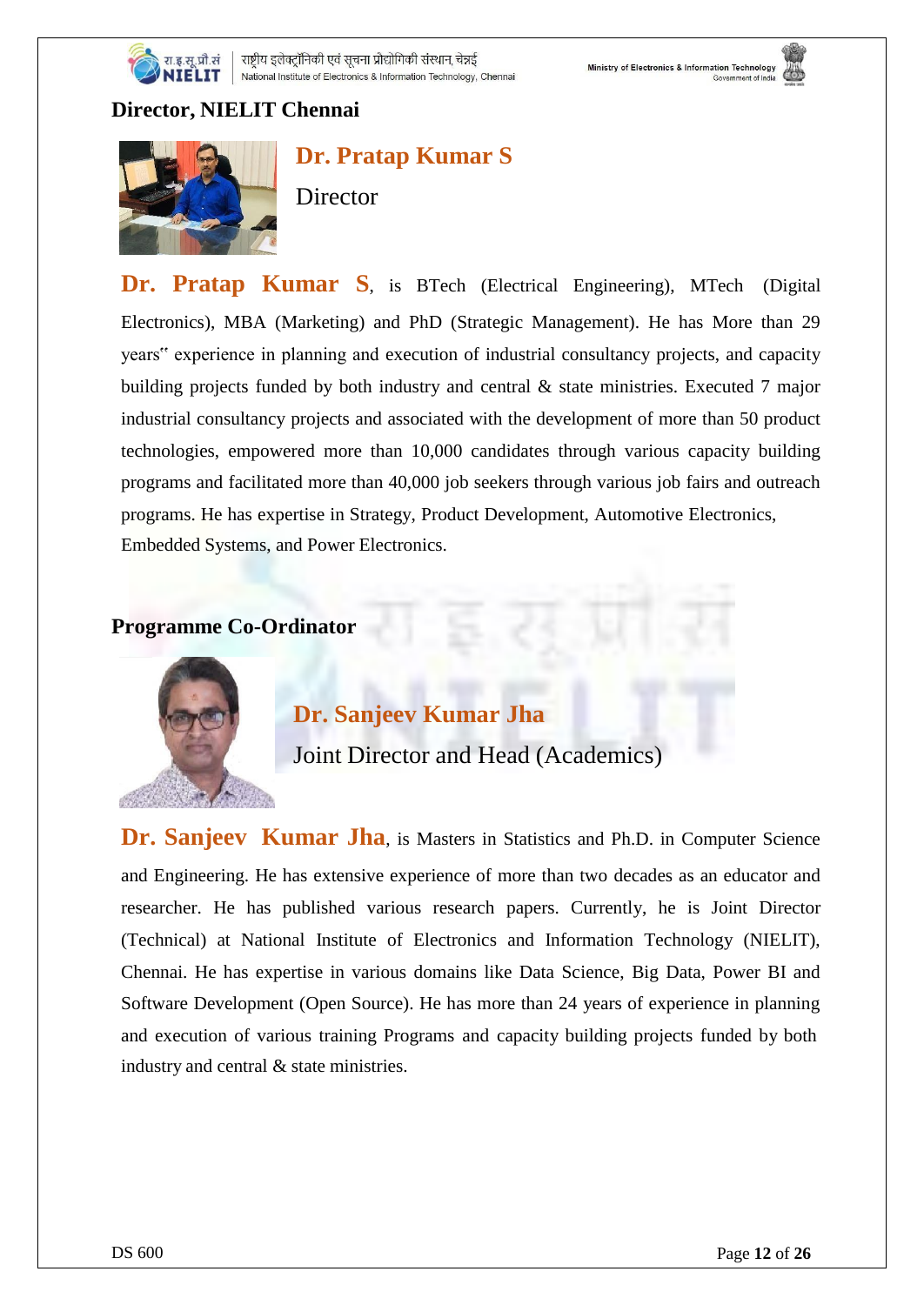





#### **Faculties**



# **Gayathri V** Resource Person

Gayathri V, is Masters in Computer Science and Engineering. She is a Resource Person (IT) at National Institute of Electronics and Information Technology (NIELIT), Chennai. She has an experience as an educator in various domains like Networks and security, Artificial Intelligence, DBMS etc. for 4 years. Her area of interest is Data Science & Networks.



# **Jayakodi R** Resource Person

Jayakodi R, is Masters of Engineering specialization in Software systems. She is a Resource Person (IT) at National Institute of Electronics and Information Technology (NIELIT), Chennai. She has an experience in various domains like Telecommunication domain and hands on experience in Java technologies. Her areas of interests include Web Technologies, Databases and Software Development.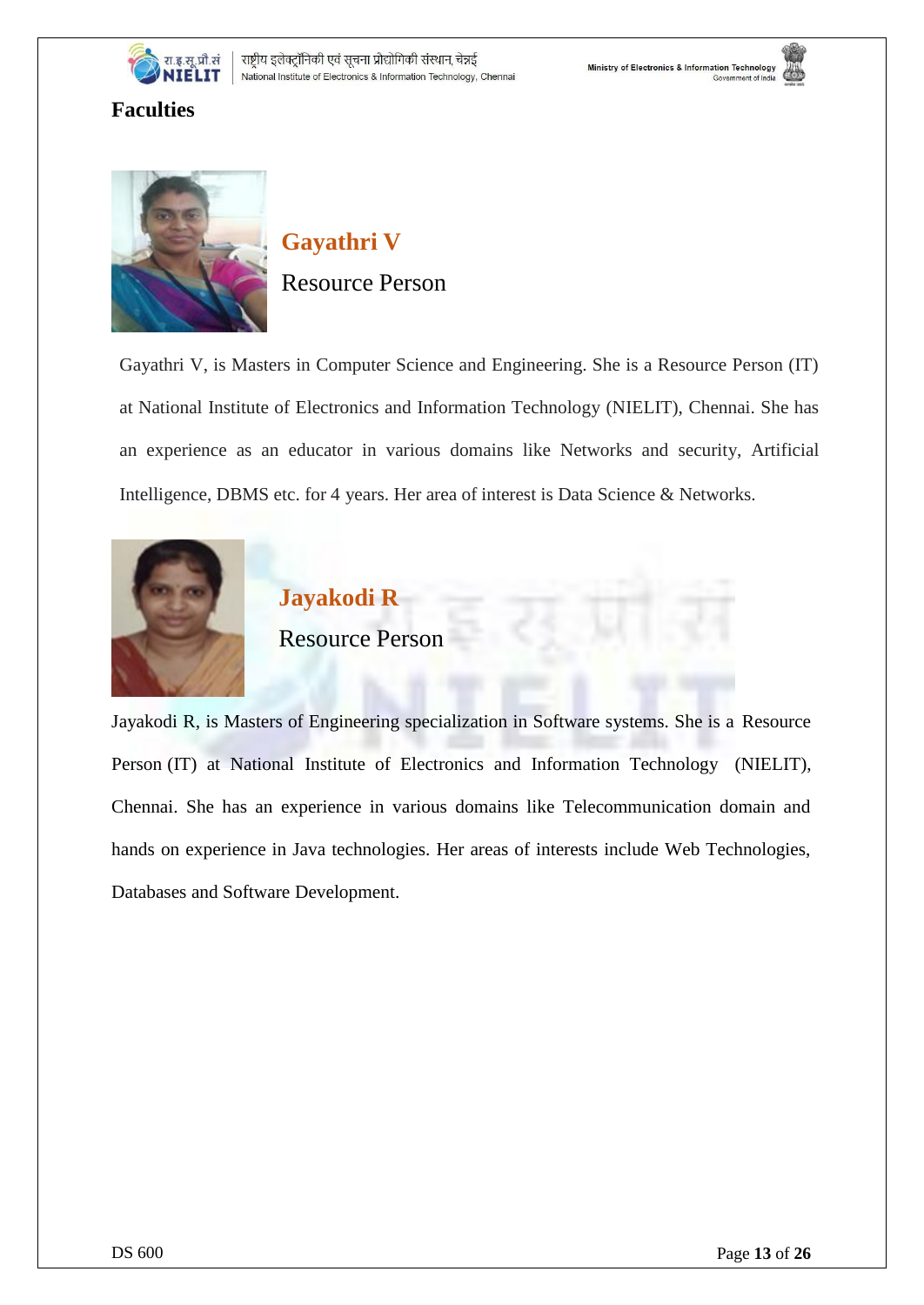







**Vignesh M** Resource Person

Vignesh M, completed Computer Science & Engineering. He is a Resource person (Data Science) at National Institute of Electronics and Information Technology (NIELIT), Chennai. His area of interest is R, Python and Machine Learning.



**Ragesh Varma T** Resource Person

Ragesh Varma T, completed Computer Science and Engineering and Post Graduate program in Data Science and Engineering. He is a Resource Person (IT) at National Institute of Electronics and Information Technology (NIELIT), Chennai. his area of interest in Machine Learning and DBMS.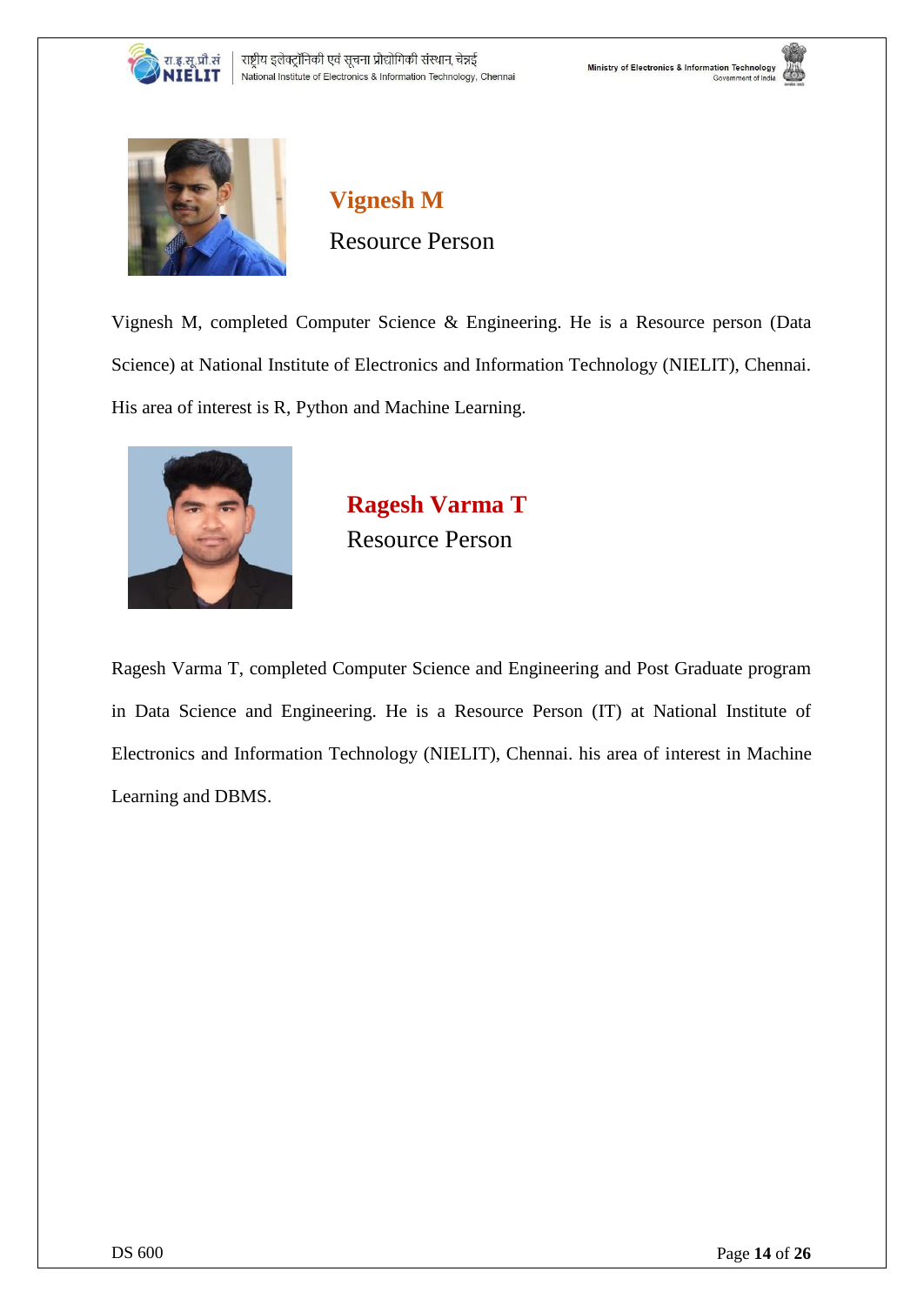

# **Detailed Curriculum**

#### **Module 1: Configuring Platform for Data Engineering**

#### **Understanding Linux Environment & Basic Commands: Understanding Linux Environment:**

• Introduction, Linux Architecture, Boot Process, Kernel, System Initialization, GUI, and CLI (Access a shell prompt and issue commands with correct syntax.

#### **Commands**:

• file handling commands, sort, tr, cut, find, grep, egrep, using filters, cat, mkdir, who and other basic commands. vi editor

#### **Linux Package management and Process Monitoring:**

- su login,sudo,apt-get,ps command, kill command and other related commands, single and multi-user mode of Ubuntu.
- Important Files and Directories.

#### **BASH Scripting:**

• Introduction to BASH, Variables(System & User defined),Exporting Variables, Special Shell Variables, Control Structures, Understanding execution mode of BASH script, Array, functions, BASH debugging

#### **Case Study:**

- BASH Script for removing missing value
- 2.BASH Script for generating Frequency Distribution Table from given data (consisting of 10000 records).
- BASH Script for removing blank lines from a file.
- BASH Script to find frequency of a word from several files.
- BASH Script to Merge files based on some fields.

#### **Configuring Secure Shell & LAN**

#### **LAN:**

• Introduction, Configure LAN on Ubuntu

#### **Secure Shell:**

Understanding & Configuring Secure Shell, Access remote systems using ssh, SCP, Passwordless SSH, Configure key-based authentication for SSH

#### **User Administration**

#### **User Management:**

• Adding/Modifying/Deleting new users, Understanding User Id and other related fields. Understanding /etc/passwd and /etc/shadow, Password Aging Policies**,** Switching Accounts, sudo access

#### **Group Management:**

User Private Groups, Group Administration.

#### **Understanding SUID and SGID Executable, Sticky Bit, Default File**

#### **chmod and chown command**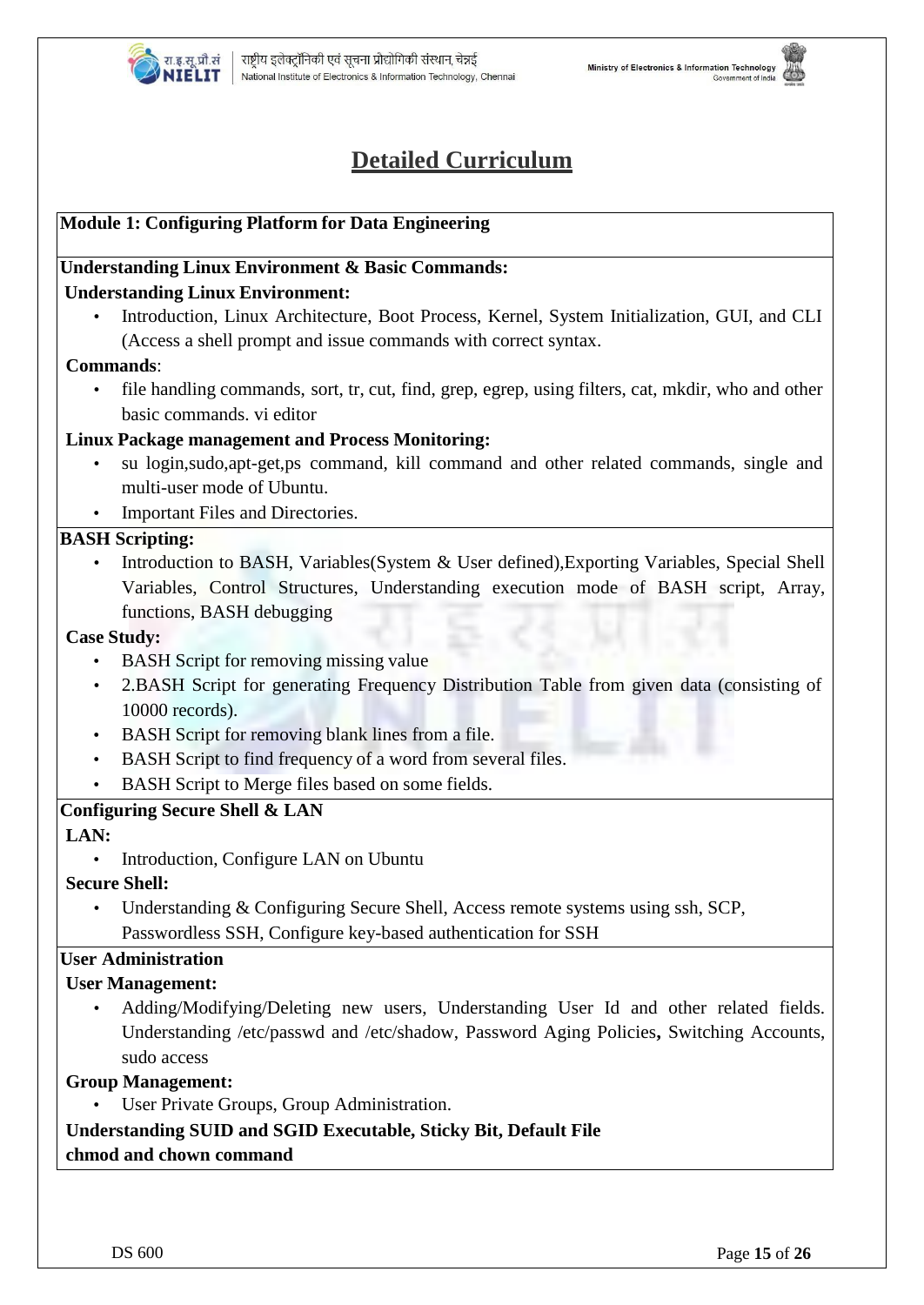

#### **Virtualization**

- Introduction to Virtualization
- Virtual Machine installation, Configuring Virtual Machines, Install Ubuntu/Centos systems as virtual guests, configure systems to launch virtual machines at boot. , Creating Clone of a Virtual Machine and its restoration, virtual LAN, Memory addressing, Paging, Memory mapping, virtual memory, complexities and solutions of memory virtualization, VM configurations, VM migrations, Migration types and process.

• **Basics of Information Security & Cloud**

# **Java for Hadoop**

- **Java Introduction:** Concept of OOPs
	- Introduction to Java
	- Configure JAVA PATHs in PATH variable and other related places in Linux.
	- Features of Java
	- Working with Java Variables
	- Declaring and Initializing Variables
	- Primitive Data Types
	- Class & Object Fundamentals
	- **Object Lifecycle**
	- Read and Write Java Object Fields

#### **Understanding JAR file and its working Java Operators and Decision Constructs**

#### **Using loop Constructs in Java**

while, for, switch case etc.

#### **Array & String:**

- Creating and using One-Dimensional Array
- Creating and using Multi-Dimensional Array
- String Class and related functions.

#### **Methods and Encapsulation:**

- Java Method
- Static and Final Keyword
- Constructors and Access Modifiers in Java
- **Encapsulation**

#### **Inheritance:**

- Polymorphism Casting and Super
- Abstract Class and Interfaces
- **Exception Handling:**
- Types of Exceptions and Try-catch Statement
- Throws Statement and Finally Block
- **Exception Classes**
- Creating Custom Exception Classes
- **Work with Selected classes**
- String & StringBuffer
- Create and Manipulate Calendar Data
- Declare and Use of Arraylist

#### **Collection Framework**

- Introduction to Collection Framework
- Core Collection in Java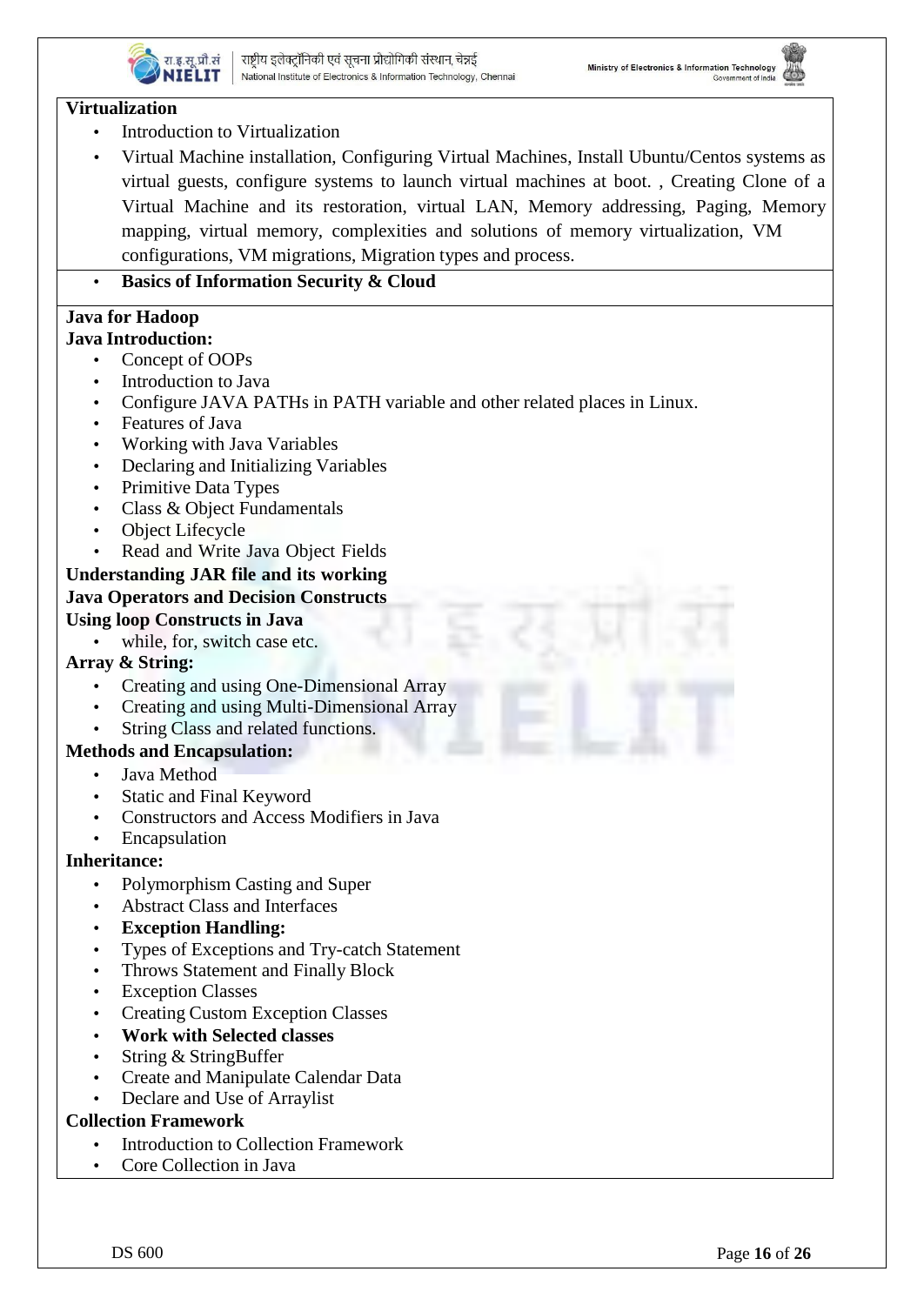



- Core Collection framework
- Types of Collection,
- Hierarchy of Collection Framework
- Commonly used methods of Collection interface
- **Iterator Interface**
- Methods of Iterator interface

#### **File Handling and Serialization**

- The Classes for Input and Output
- The Standard, Streams
- Working with File Object
	- o File I/O Basics, Reading and Writing to Files
	- o Buffer and Buffer Management
- Read/Write Operations with File Channel.
- **Serialization**

#### **JDBC**

- **JDBC** and its Architecture
- Drivers in JDBC
- JDBC API and Examples
- Transaction Management in JDBC

#### **Datawarehousing using MySQL**

#### **Datawarehousing concept**

#### **Data Base Design using MySQL:**

- Concept of RDBMS, Storage Engine, Structure of MySQL
- Creating Database, Data Types, Table etc.

#### **Relational Model and SQL:**

Relation Model, MySQL Query, Creating and Using a Database, Select, Operators, group by, order by, Primary Key, etc.

#### **Database Design using the Relational Model:**

Making Relation between tables, Foreign Key, joins etc.

#### **Export & Import Data**

• Export and Import of External Data, Interacting with different tables, Backup and Recovery.

#### **Basics of NoSQL and Apache Cassandra**

#### **Introduction to NoSQL and Cassandra:**

• Understanding NoSQL, Types of NoSQL databases, Usage of NoSQL databases, NoSQL EcoSystem,Overview of Cassandra, Features of Cassandra, Cassandra Vs. MongoDB

#### **Architecture of Apache Cassandra:**

- Understanding high level Cassandra architecture,
- Peer-to-Peer design, Network topology, Virtual Node, Components of Cassandra, Partitioner and Replication, Memtables and SSTables, Bloom Filters, Managers and Services, Cassandra read and write process, Failure scenario.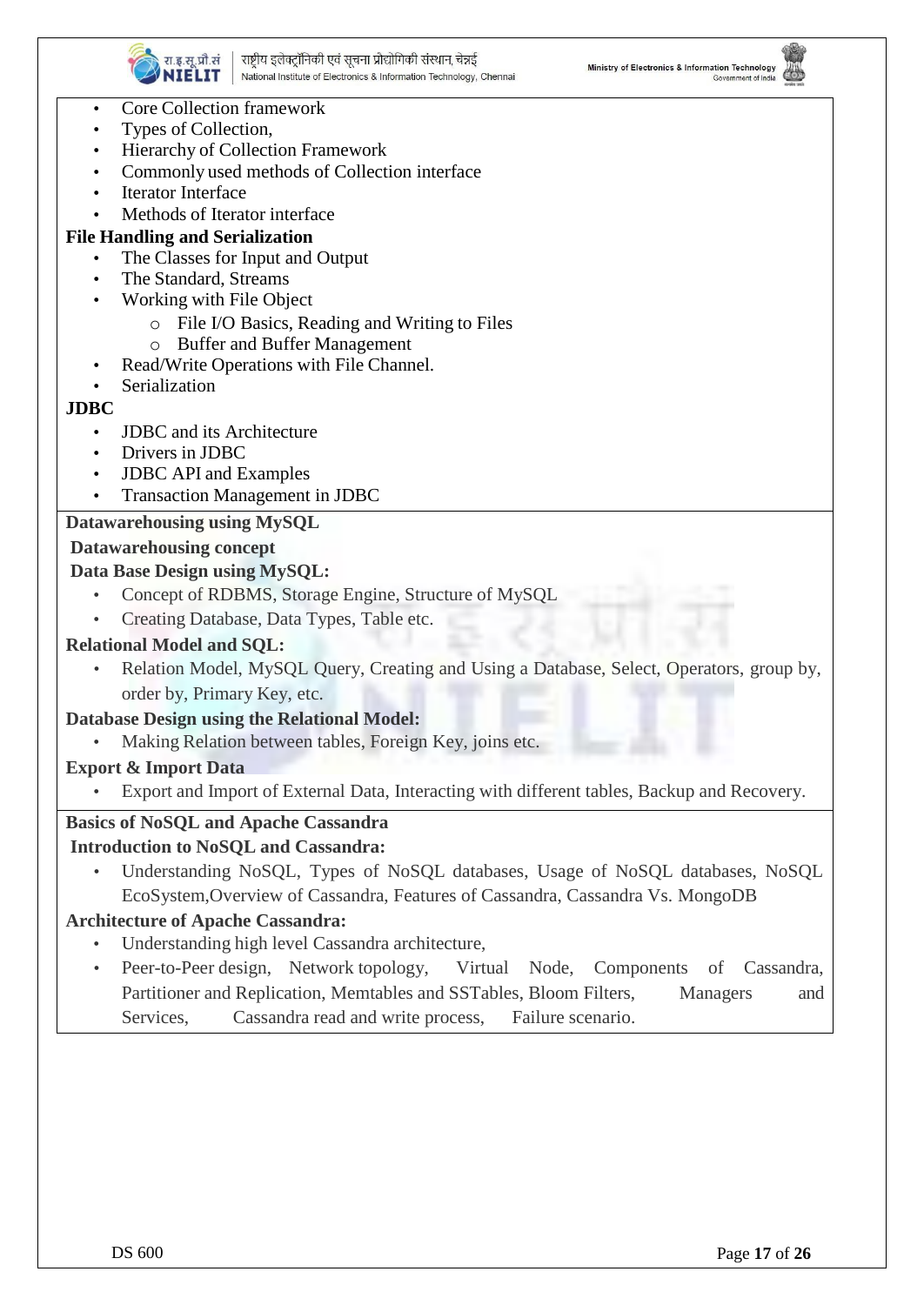





#### NIELIT National Institute of Electronics & Information Technology, Chennal **Apache Cassandra: Installation &Configuration** Versions of Apache Cassandra • Understanding Pre-requisite for Installation • Installing Cassandra • Linux Commands to auto start Apache Cassandra • Logging setup in Cassandra • Understanding Replication Factor • Cassandra Cluster • Miscellaneous setting **Understanding Apache Cassandra Data model: Introduction to Data Model** • Design between RDBMS and Cassandra • Understanding Cassandra API:CQL-API and thrift API) **Cassandra Monitoring Tools:** • Introduction of Monitoring Tools • Cluster Statistics i. nodetool ii. JConsole iii. Table Statistics • Table Statistics • Thread Pool • Compaction Metrics **Cassandra Cluster: Introduction to Cluster** Layers of Cassandra Cluster o Node Cluster o Keyspace o Column Families o Rows o Column • Cluster Builder **Cassandra CQLSH** • Introduction to CQL **Documented Shell Commands:** • Help,Version,Color,No Color • DEBUG,Execute,File,U,P • Exit,Describe,Expand etc. **CQL: Data Definition Commands:** o Create Keyspace o Use Keyspace o Alter Keyspace o Drop Keyspace o Create Table o CRUD Operation o Alter table o Add Column to a table o Drop a Column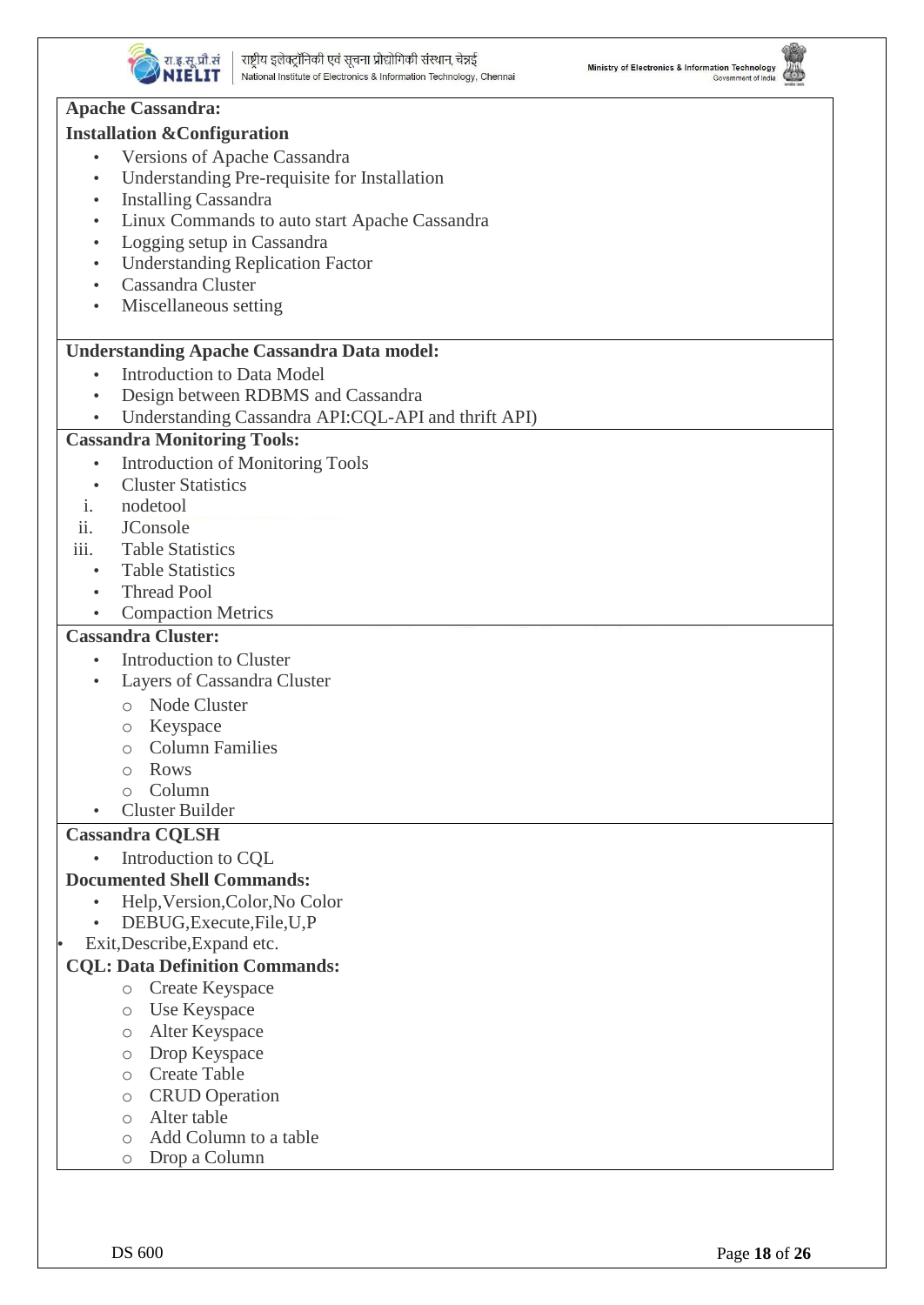





- o Truncate Table
- o Drop Table

#### **CQL: Data Manipulation Commands:**

- o Insert Command
- o Update Command
- o Delete Command
- o Batch Command

#### **CQL Clauses:**

- o Select
- o where
- o Order by

#### **Cassandra Data types**

• Build-in

- o (Boolean,blob,ascii,bigint,counter,decimal,double,float,inet,int,text,varchar,timestamp,var int etc.)
- Collection data Type
	- o List (Create,Insert,Update,Verify)
	- o Map((Create,Insert,Update,Verify)
	- o Set(Create,Insert,Update,Verify)
	- User Defined Data type
	- o Create
	- o Alter
	- o Add
	- o Drop
	- o Describe
- Database User and Roles
- Control Commands
- Complex query
- Built-in and User defined Function
- Run CQL Scripts from the command line
- JSON support

#### **Indexes and Composite Columns:**

#### **Overview of Index and benefit:**

- o Understanding Index
- o Create Index
- o Drop Index
- Index on Distributed Database
- Clustered Indexes vs Non-Clustered Indexes
- Secondary Index
- Composite Columns
- Data Partitioning
- Data Colocation

#### **Cassandra Interfaces:**

- Java interfaces to connect Cassandra
- ODBC interface to connect Cassandra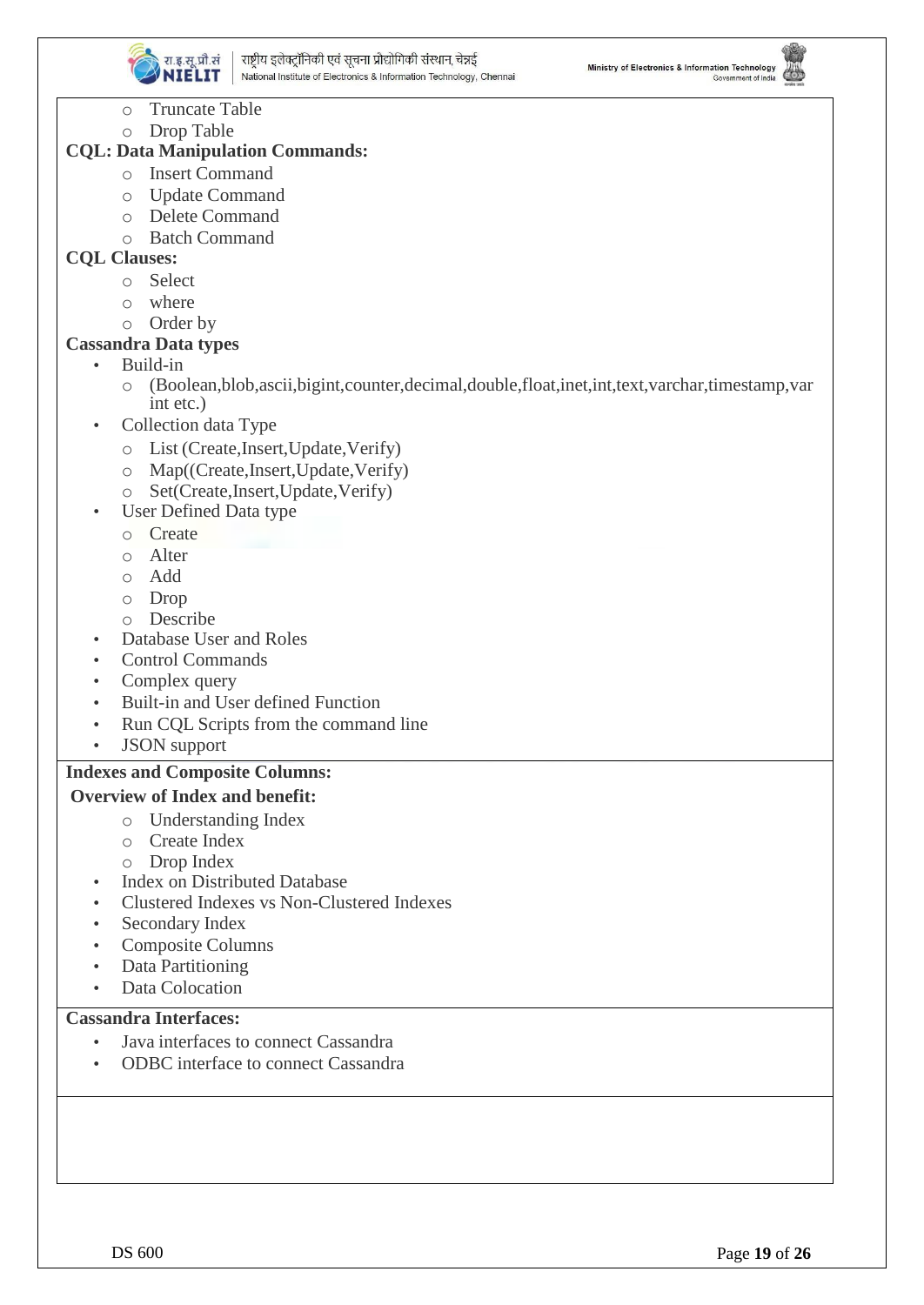



#### **Basic Concept of Data Analytics & Data Manipulation in R**

- **Introduction to Data Analytics**
- Basic Features of R, Installation of R Studio and method of accessing through URL.
- Basic Data Sets: Vector, Matrices, List, Array, Factors
- Data Frames, Data Types, Operators, Basic Constructs, R Functions, String Handling, R Packages
- Data Reshaping, Data Pipelines, and Data Manipulation.

#### **Python Basics**

- Features of Python.
- Basic Syntax, Variable and Data Types, Operators.
- Conditional Statement, Loops, Functions, File Handling in Python.

#### **OOPs concept & Exception Handling in Python**

- Concept of class, object and instances, Constructor, Inheritance.
- Programming using Oops support, Exception Handling.

#### **Understanding Data Frame in Python**

- Working with Pandas data structures.
- Series and Data Frames.
- Accessing data: indexing, slicing, Boolean indexing, dropping
- Import from and Export to .csv Files, Output to and Input from EXCEL Files, selecting, creating, and combining rows and columns
- Pandas: XLS
- Pandas: JSON
- **Missing Value**
- Data Aggregation, group by etc.
- Reshaping and transforming data.

#### **Data Visualization using Python**

- Understanding on Data Visualization,
- Using Python Library for visualization: MatplotLib,Seaborn,plotly,ggplot,GeoPlotlib.gleam etc.
- Pie Chart, Histogram, Box Plot and other visualisation techniques.

#### **Inferential Statistics in Python**

- Introduction to Inferential statistics.
- Random Variable
- Measure of Central Tendency SciPy package
- Understanding Mathematical Expectation.
- Distribution Functions (Discrete and Continuous)
	- o Binomial, Poisson
	- o Normal Distribution
- Constructing a Statistical Model.
- Fitting Model to given data.
- Testing of Hypothesis:
	- o Introduction to ToH
	- o Understanding Null and Alternative hypothesis.
	- o Critical Region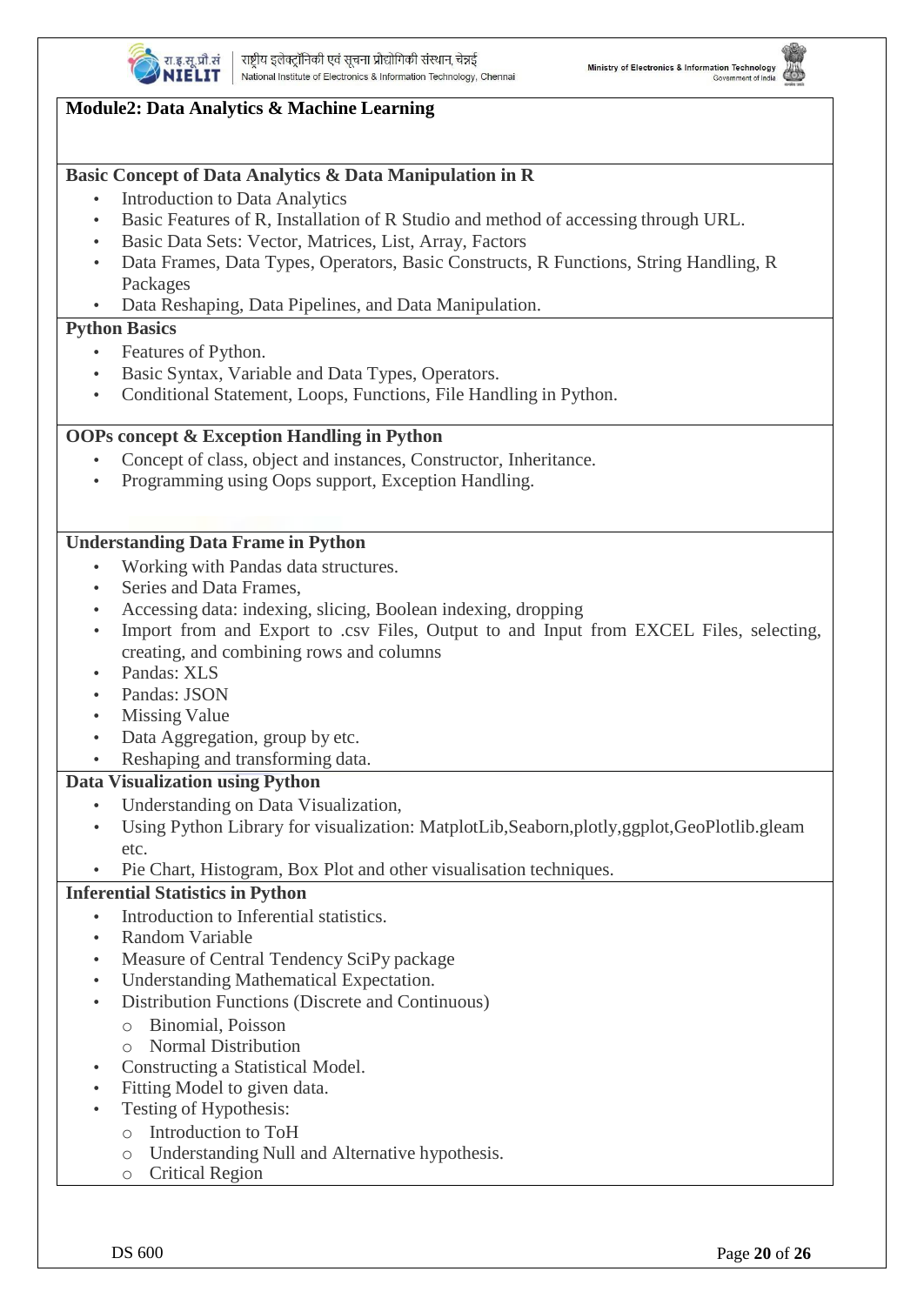



- o Level of Significance, P Value
- o T Test
- o Z Test
- o Goodness of fit Test
- Chi Square Test

#### **Time Series Analysis using Python**

- Time Series Introduction, Understanding Time Series Data.
- Importing Time Series Data in Python.
- Working with Time Series Libraries like autots,tsfresh,dart,atspy etc.
- Understanding Panel Data.
- Visualisation of Time Series Data
- Patterns in a Time Series
- Additive and Multiplicative Time Series
- Decomposing a time series into its components.
- Working with Seasonal & Nonseasonal Time Series.
- Working with Stationary and Non-Stationary Time series.
- Test for Stationarity of Time Series Data.
	- o Augmented Dickey Fuller(ADH) Test
	- o Kwiatkoski-Phillips-Schmidt-Shin(KPSS) Test
	- o Philips Peron(PP) Test

Understanding noise in Time Series Data.

- Understanding white noise and stationary series.
- De-trending a Time series data.
- De-seasonalise a Time Series Data
- Test for Seasonality of Data
- Handling Missing Value in Time Series Data.
	- o Backward Fill
	- o Linear Interpolation
	- o Quadratic Interpolation
	- o Mean of Nearest Neighbours
	- o Mean of seasonal counterparts
- Smoothening a Time Series data.
- Autocorrelation & Partial autocorrelation function.
- Lag Plots
- Forecasting a Time Series Data.
- Causality Test for Time Series Data.

#### **Machine Learning**

#### **Introduction to Machine Learning:**

- Basic Concepts of Machine Learning
- End-to-end Process of Investigating Data through a Machine Learning Lens.
- Application of Machine Learning.

#### Types of Machine Learning

#### **Supervised**

- Classification
- Regression: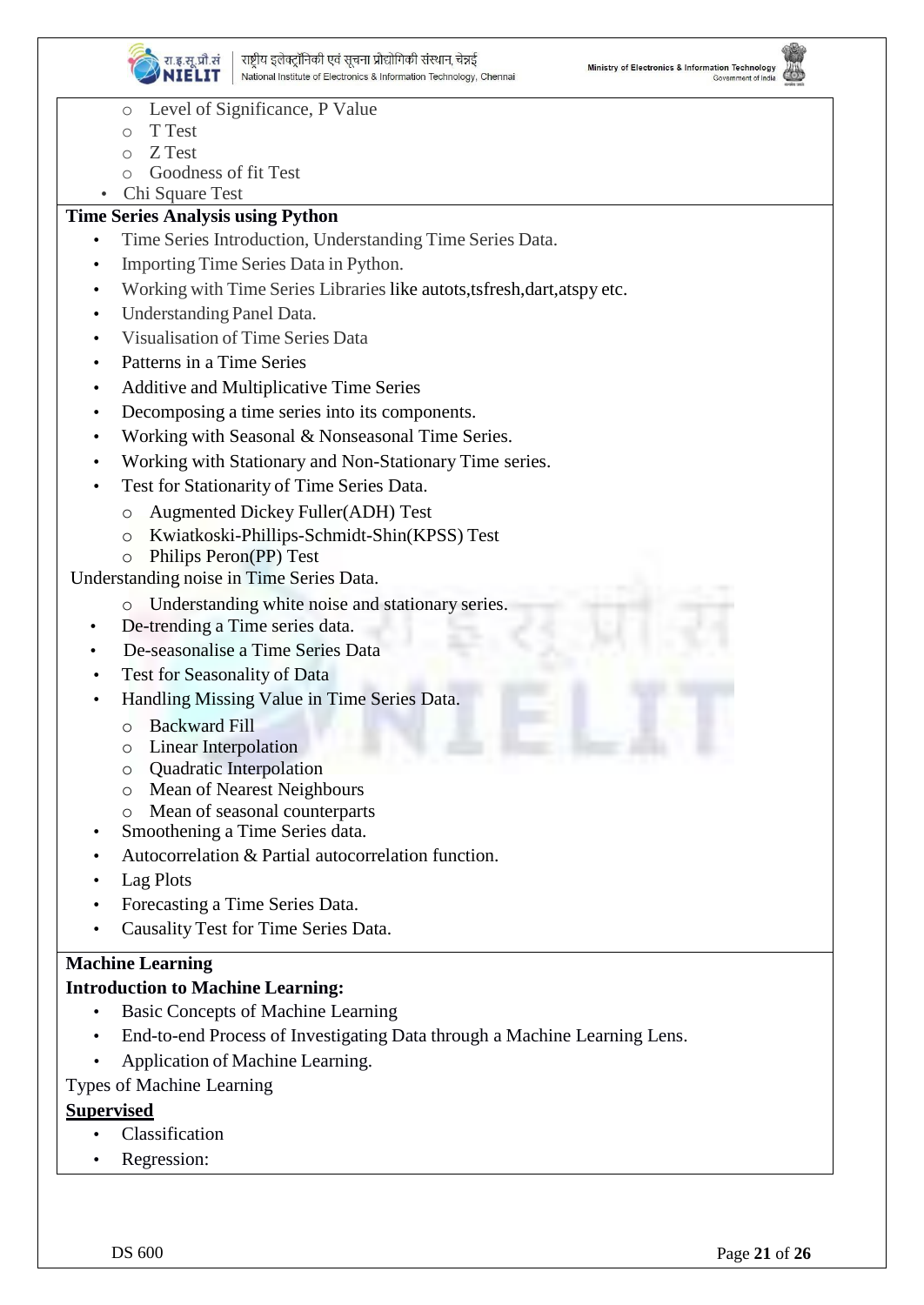



- o Linear Regression
- o Generalized Linear Regression
- o Logistic Regression
- o Multiple regression
- o Poisson Regression

#### **Unsupervised**

- **Clustering** 
	- o The k-Means Clustering
	- o The k-Medoids Clustering
	- o Hierarchical Clustering
	- o Density-based Clustering
- Dimensionality Reduction
	- o Principle Component Analysis
	- o K-nearest neighbour
	- o Discriminant Analysis
- Anomaly Detection
	- o KNN
- **Outlier Detection, Association Rules**
	- o Basics of Association Rules
	- o Association Rule
- **Mining**
	- o Text Mining
- **Tree, Decision Tree, Splits, Entropy etc.**

#### **Neural Networks**

- **Introduction** 
	- o Understanding Neural Networks
	- o Building simple Neural Network in Python
	- o Multiple Input & Outputs
	- o Use of NumPy to build Neural Network
- Updating Weights in Simplest Neural Network
	- o Simple Error analysis
	- o Working with 1 attribute
	- o Small Steps
	- o Extending Simplest Neural Network to Multiple Inputs
	- o Extending to Multiple Outputs
	- o Combining Multiple Input and Outputs
- Extending Neural network to Completed Data Sets
	- o Extending Neural Network to Use Multiple Samples
	- o Goodness of Fit Parameters
- Perceptron Learning & Binary Classification
- Back Propagation Learning
- Learning Feature Vectors for Words & Object Recognition.

#### **Deep Learning Applications**

• Artificial Neural Networks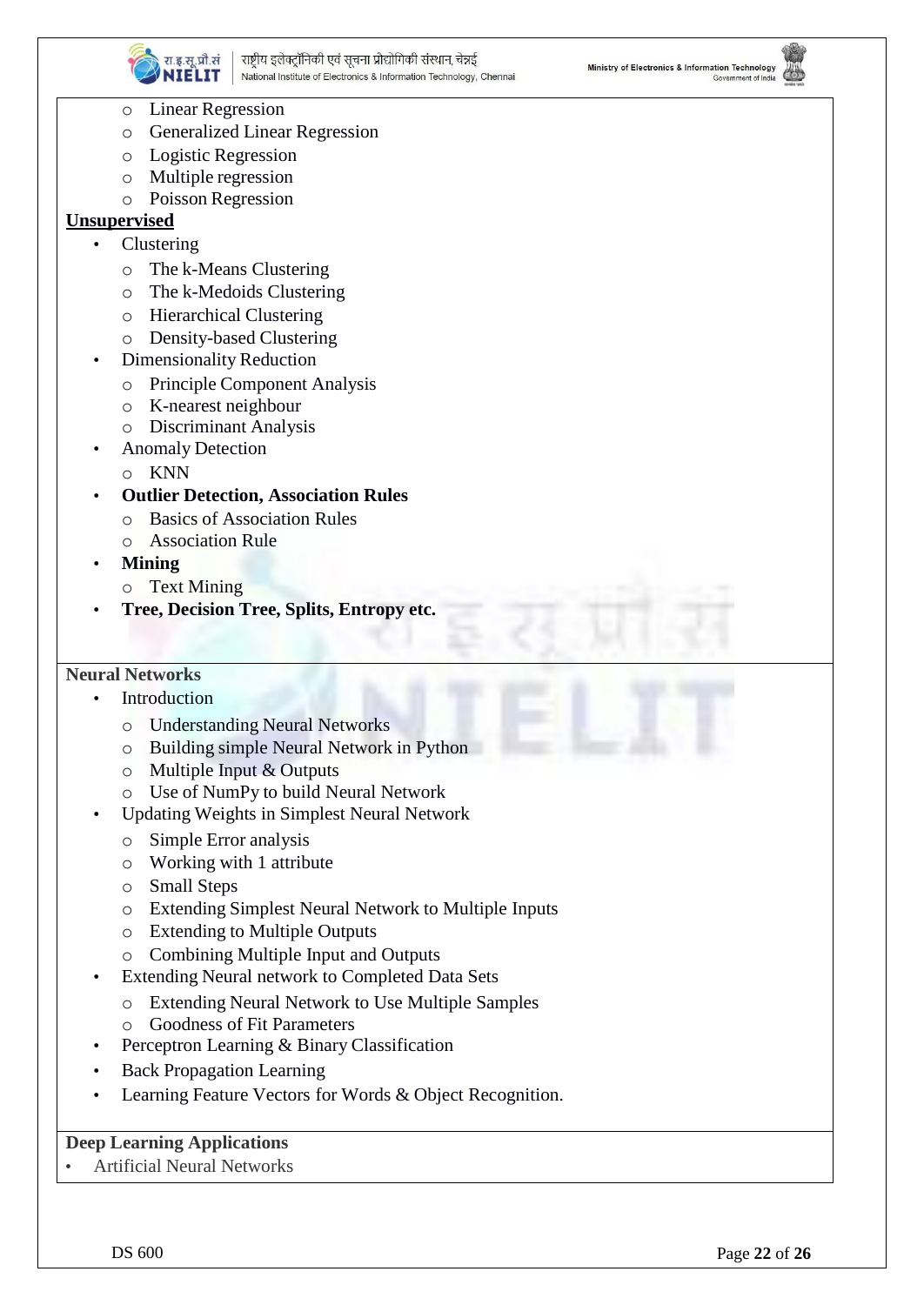



- Introduction to KERAS for Classification and Regression in Typical Data Science Problems
- Creating a Neural Network Training Models and Monitoring
- Introducing TensorFlow,
- Neural Networks using TensorFlow, Debugging and Monitoring, Convolutional Neural **Networks**
- CNN using TensorFlow
- Unsupervised Learning
- Working with PyTorch
- Case Studies
- Cassandra Python Connectivity

#### **Module 3: Big Data Analytics**

#### **Introduction of Big Data Analytics Introduction to Big Data:**

- Big Data for Data Engineering
- Big Data Introduction
- Attributes of Big Data
- Other technologies vs Big Data
- Big Data & Data Science
- Processing Big Data

#### **Introduction to Hadoop:**

- Introduction to Hadoop Ecosystem
- Compare Hadoop vs. traditional systems
- Hadoop Architecture
- Understanding HDFS

#### **Configuring Hadoop:**

- Installing Hadoop
- Standalone mode
- Pseudo Distributed Mode
- Fully Distributed
- Understanding Hadoop Cluster
- Monitoring the Cluster Health
- Starting and Stopping the Nodes

#### **HDFS Architecture**

- Distributing Processing System
- Core Components of Hadoop
- HDFS Architecture, HDFS Design
- HDFS role in Hadoop
- Features of HDFS
- Daemons of Hadoop and its functionality Name node, Data node
- Secondary Name Node
- Job Tracker, Task Tracker
- Anatomy of File Write & File Read
- Network Topology
- Heartbeat Signal
- How to Store the Data into HDFS
- How to Read the Data from HDFS
- CLI commands (Hadoop FS shell)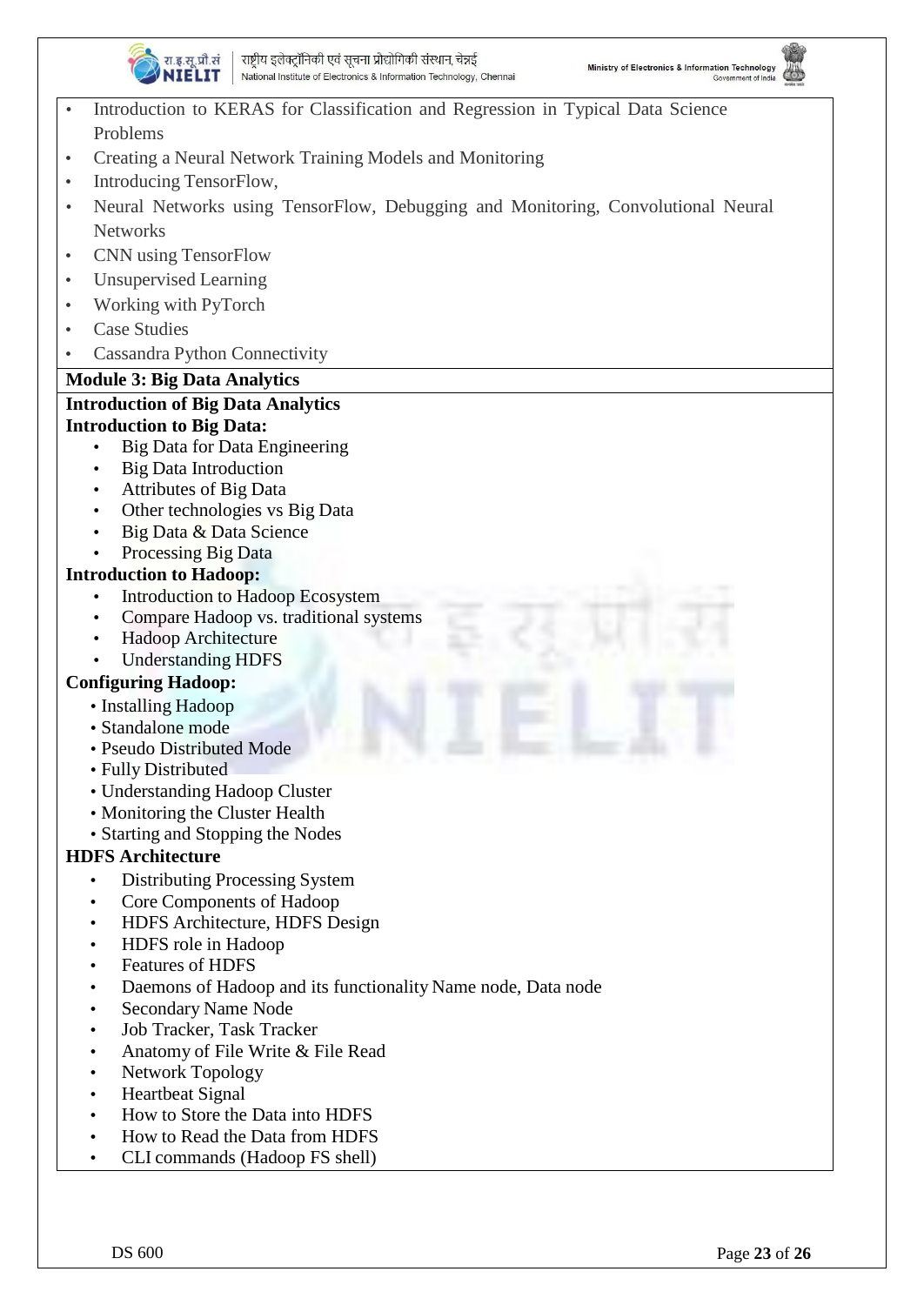



#### • Hadoop Administration & Admin Commands

#### **Hadoop MapReduce using Python**

- Concepts of HDFS Java API
- Overview of MapReduce Framework,
- MapReduce Architecture & Daemons
- Job tracker and Task tracker
- YARN and its Processing Application
- YARN MR Application Execution Flow
- Data Flow In MapReduce
- Introduction to Hadoop Streaming
- Streaming Command Options
- Use cases of MapReduce, Anatomy of MapReduce Program
- Basic MapReduce API Concepts. Writing MapReduce Driver, Mappers, and Reducers, Unit Testing MapReduce Programs etc,, Case Studies
- Generic Command Options
- Basic MapReduce Sample Program-1
- Basic MapReduce Sample Program-2
- Chaining of MR Jobs
- Custom Combiner
- Generic OptionParser
- Analysis of IRIS dataset
- Built-in and Custom Counters in Hadoop
- Custom Partititioner
- Hadoop Sequence File Format
- Read Write Sequence File
- Hadoop Data Types
- Processing of XML File
- Data Compression with Hadoop
- Data Serialization
- Use Cases
- Integration of Cassandra and Hadoop
- Hadoop Map Reduce using Cassandra

#### **Working with Pig and HIVE**

**Pig**

- Installation & configuration of Pig
- **Architecture**
- Datatypes (scalar, complex)
- Running Pig (interactive, Batch)
- Pig Operators Local, Store, Dump, Distinct
- Filter, For Each, generate, Limit
- Union, join, order by, Describe, Group by, Avg Default UDFs available (Built in function)
- REG EX, EXPLAIN, Parallel processing,
- Custom UDF
- **Hive**
	- Installation of Hive and its configuration
	- Understanding Hive Services
	- Architecture of Hive
	- Comparing Hive to traditional Databases
	- Relational Data Analysis (data types (primitive, complex) databases tables, create, alter,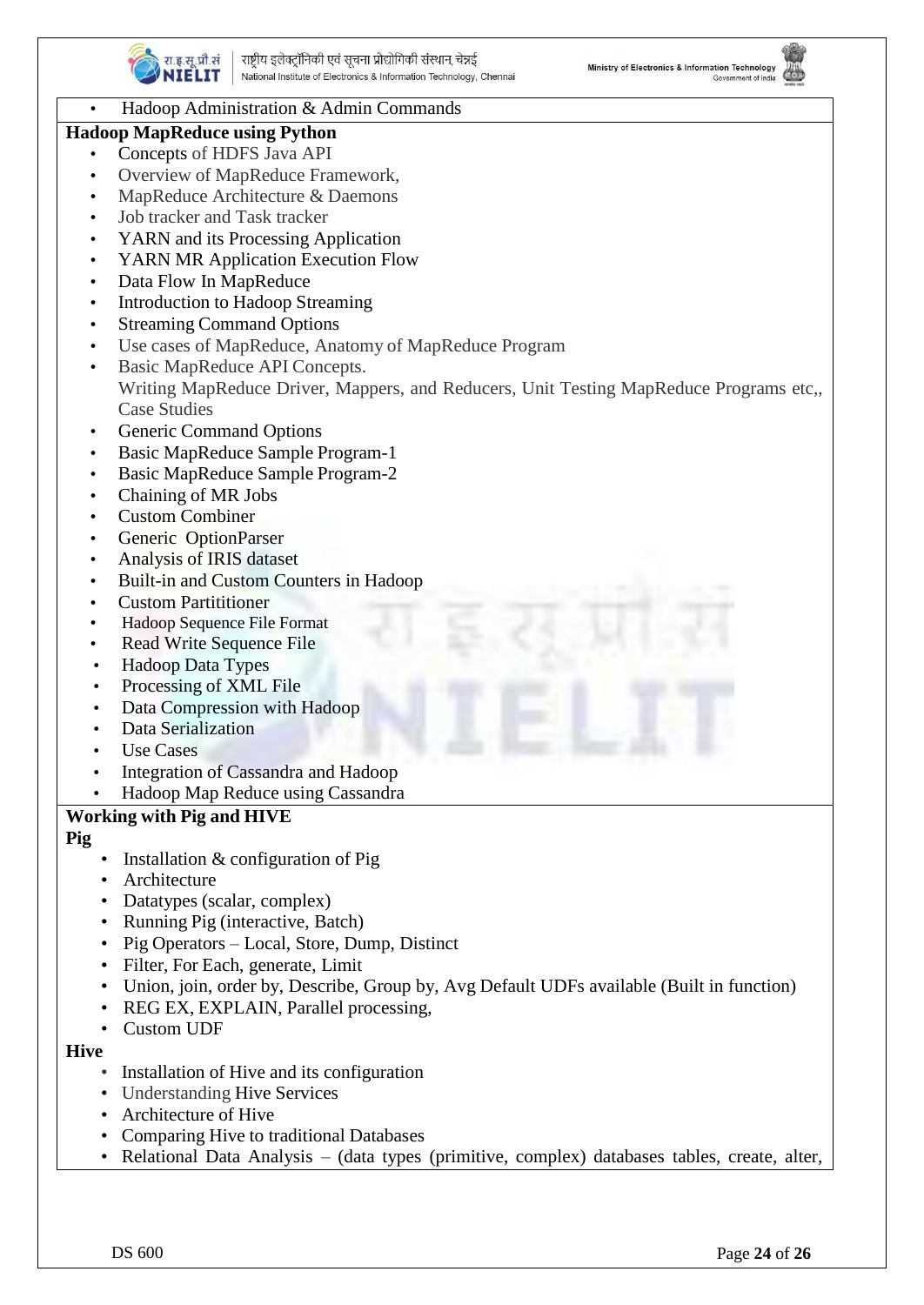



#### delete Hive Schema & Data storage

- Loading data into Hive
- Views
- Storing query results (store)
- Apply Statistical functions.
- Text processing Built in functions, string functions, regular expressions
- Managed vs External Tables.

### **Apache HBase**

- HBase Introduction
- HBase vs RDBMS (fixed Vs flexible schema)
- Understanding HBase Configuration files and its configuration in Hadoop Eco System
	- o HBase run modes: Standalone and Distributed
	- o Understanding and working with Zookeeper, Master and Region servers in fully distributed Mode.
- HBase Architecture and Components,
- HBase Data Model
- Understanding Conceptual View, Physical View, Namespace,Table,Row,Column Family, Cells,Data Model Operations,Versions,Sort Order,Column Metadata,Joins,ACID etc.
- HBase commands
	- o *General Commands:* Status,Version,Table\_help( scan, drop, get, put, disable, etc.), whoami etc.
	- o *Table Management Commands:* Create,List,Describe,Disable,Disable\_all,Enable,Enable\_all,Drop,Drop\_all,Show\_filters,A lter,Alter\_status etc.
	- o *Data manipulation commands:* count,put,get,delete,delete all,truncate,scan etc.
	- o *Cluster Replication Commands:* add\_peer,remove\_peer,start\_replication,stop\_replication etc.
	- o Understanding TTL(Time to Live)
- HBase Constraints
- Case Study Log Data and Timeseries Data
- Case Study Customer/Order
- HBase and MapReduce
- HBase Backup and Restore

#### **Scala, Apache Spark, Kafka & Flume**

- Introduction to Scala
- Scala REPL ("Read-Evaluate-Print-Loop")
- Basic Scala Operations
- Variable Types in Scala
- Control Structures in Scala
- Functions and Procedures
- Collections in Scala
- Array, Array Buffer, Map, Tuple, Lists etc.
- Object Oriented Programming and Functional Programming Concepts in Scala
- Methods, classes, and objects in Scala
- Packages and package objects
- Traits and trait linearization
- Java Interoperability
- Introduction to functional programming
- Functional Scala for data science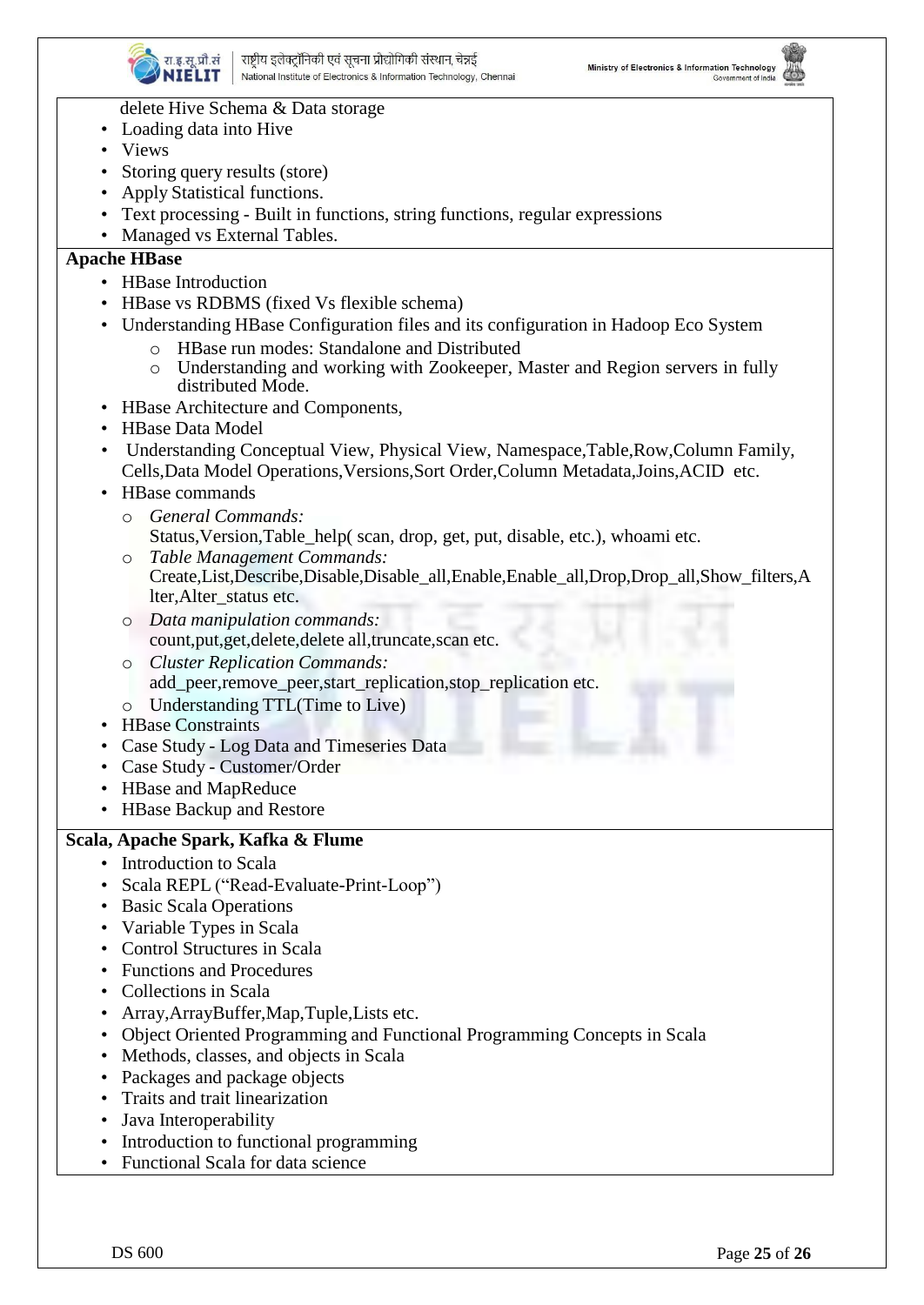



- Importance of functional programming and Scala for learning Spark
- Pure functions and higher-order functions
- Using higher-order functions
- Error handling in functional Scala
- Functional programming and data mutability
- Scala Collection API & Scala Implicits

#### **Introducing Apache Spark**

- Introduction of Apache Spark: Need of Apache Spark, Feature of Apache Spark.
- Understanding concept of Spark Cluster Modes on YARN.
- Apache Spark Installation and Configuration
- Understanding Spark Cluster Modes on YARN
- Spark Applications
- The back bone of Spark RDD (Resilient Distributed Dataset )
- Loading Data
- What is Lambda
- Using the Spark shell
- Actions and Transformations
- Associative Property
- Implant on Data
- Persistence
- Caching
- Loading and Saving data
- Operations of RDD
	- o Challenges in Existing Computing Methods
	- o Probable Solution & How RDD Solves the Problem
	- o Introduction to RDD, its operations, Transformations & Actions
	- o Data Loading and Saving Through RDDs
	- o Key-Value Pair RDDs, Other Pair RDDs, Two Pair RDDs
	- o RDD Lineage & RDD Persistence
	- o WordCount Program Using RDD Concepts
	- o RDD Partitioning achieve Parallelization.
	- o Using Accumulators
	- o Creating custom Accumulators
	- o Using Broadcast variables
		- o Passing Functions to Spark
	- Data Frames and Spark SQL
		- o Introduction to Spark SQL & its architecture
		- o SQL Context in Spark SQL
		- o User Defined Functions
		- o Data Frames & Datasets
		- o Interoperating with RDDs
		- o JSON and Parquet File Formats
		- o Loading Data
		- o Spark-Hive Integration
- Writing and deploying spark applications
	- o Creating the SparkContext
	- o Building a Spark Application using Scala.
	- o The Spark Application Web UI.
	- o Configuring Spark Properties
	- o Running Spark on Cluster
	- o Executing Parallel Operations